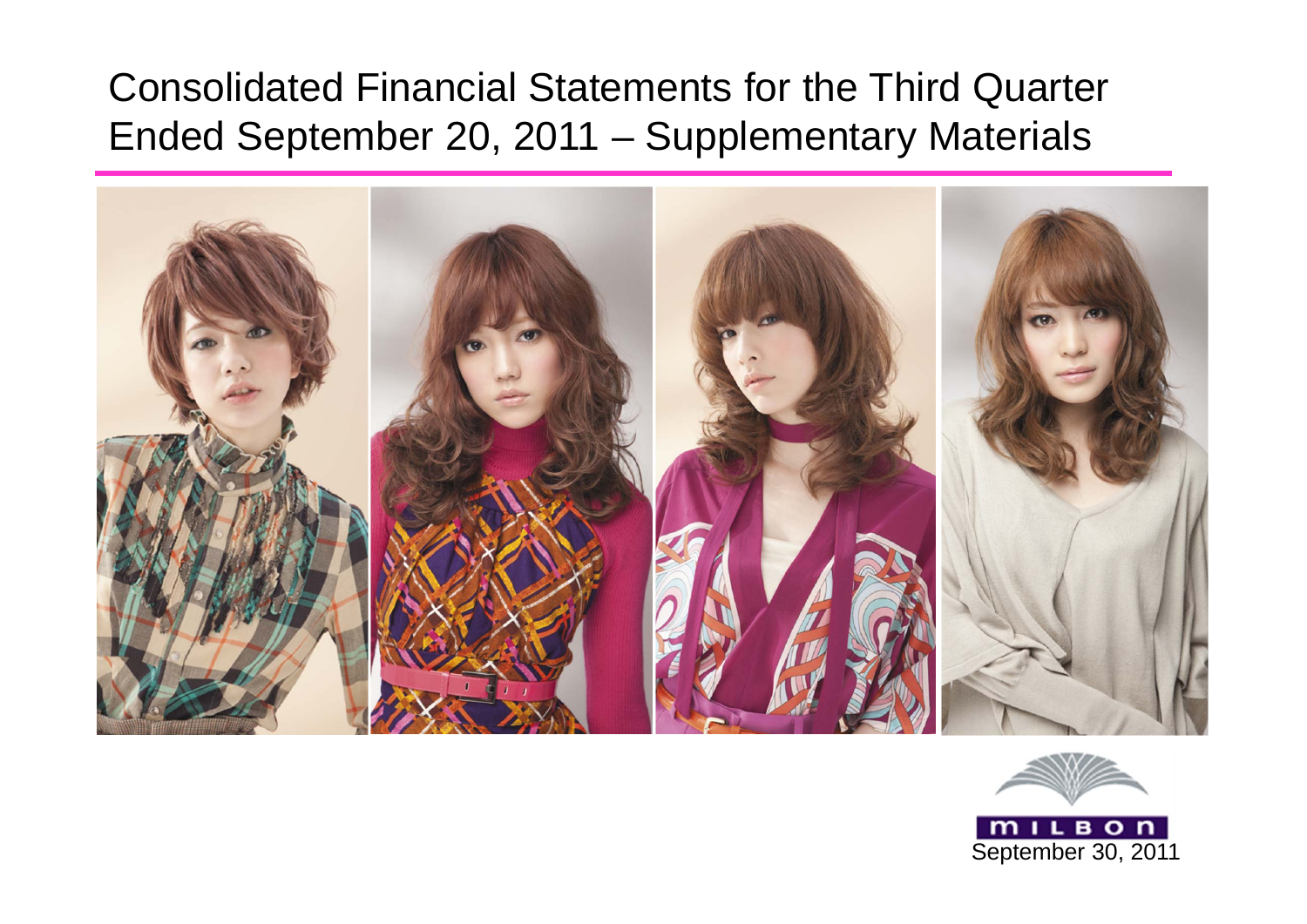# **Table of Contents**



| <b>Consolidated Operating Results</b>                                                                                          | 1               | Non-Consolidated Statement of Earnings                                                     | 13        |
|--------------------------------------------------------------------------------------------------------------------------------|-----------------|--------------------------------------------------------------------------------------------|-----------|
| Breakdown of Consolidated Sales by Product Category<br>Hair care products<br>Hair coloring products<br>Permanent wave products | $2 - 5$         | Non-Consolidated Trends in the Proportions of New<br>Products and R&D Costs in Total Sales | 14        |
| <b>Consolidated Balance Sheet</b>                                                                                              | 6               | Market Related Data and Trends in Milbon Salons<br>and Field Persons                       | 15        |
| Explanation of Fluctuations in the Consolidated Balance Sheet                                                                  | 7               |                                                                                            |           |
| <b>Consolidated Statement of Earnings</b>                                                                                      | 8               | Subsidiaries<br>Milbon USA, Inc.                                                           | $16 - 18$ |
| Comparison of the Consolidated Statement of Earnings with the 9<br><b>Previous Fiscal Year and Plans</b>                       |                 | Milbon Trading (Shanghai) Co., Ltd.<br>Milbon Korea Co., Ltd.                              |           |
| <b>Consolidated Cash Flows</b>                                                                                                 | 10 <sup>1</sup> | Reference Materials<br>Hair Cosmetic Shipping Statistics (Milbon only)                     | $19 - 21$ |
| Trends in Consolidated Facility Investment and<br><b>Depreciation Costs</b>                                                    | 11              | Hair Cosmetic Shipping Statistics                                                          |           |
| Non-Consolidated Balance Sheet                                                                                                 | 12              |                                                                                            |           |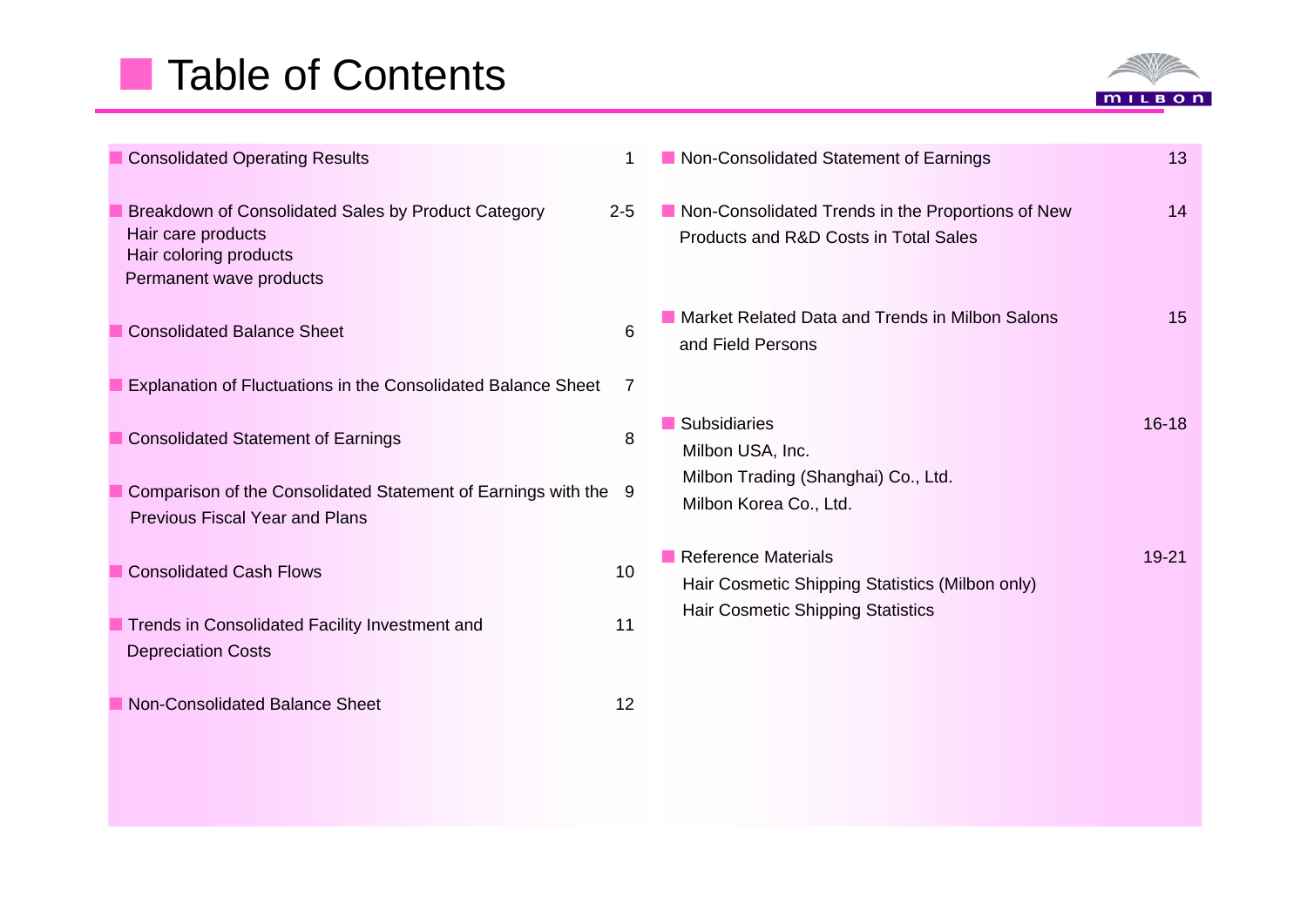

(Unit: million yen)

|                                                    |                                | Value         |                |                                                  |                       | Achieve             |
|----------------------------------------------------|--------------------------------|---------------|----------------|--------------------------------------------------|-----------------------|---------------------|
|                                                    | <b>Previous</b><br>fiscal year | <b>Target</b> | <b>Results</b> | (decrease)<br>against<br>previous<br>fiscal year | Growth<br>rate $(\%)$ | ment<br>rate $(\%)$ |
| <b>Sales</b>                                       | 14,345                         | 14,992        | 14,900         | 555                                              | 103.9                 | 99.4                |
| <b>Total sales</b><br>revenues                     | 9,541                          | 9,858         | 9,980          | 438                                              | 104.6                 | 101.2               |
| Selling, general<br>and administrative<br>expenses | 6,771                          | 7,308         | 7,230          | 459                                              | 106.8                 | 98.9                |
| Operating income                                   | 2,770                          | 2,550         | 2,749          | $-20$                                            | 99.2                  | 107.8               |
| Ordinary income                                    | 2,601                          | 2,351         | 2,561          | $-39$                                            | 98.5                  | 109.0               |
| <b>Quarterly net</b><br>income                     | 1,523                          | 1,371         | 1,469          | $-54$                                            | 96.5                  | 107.2               |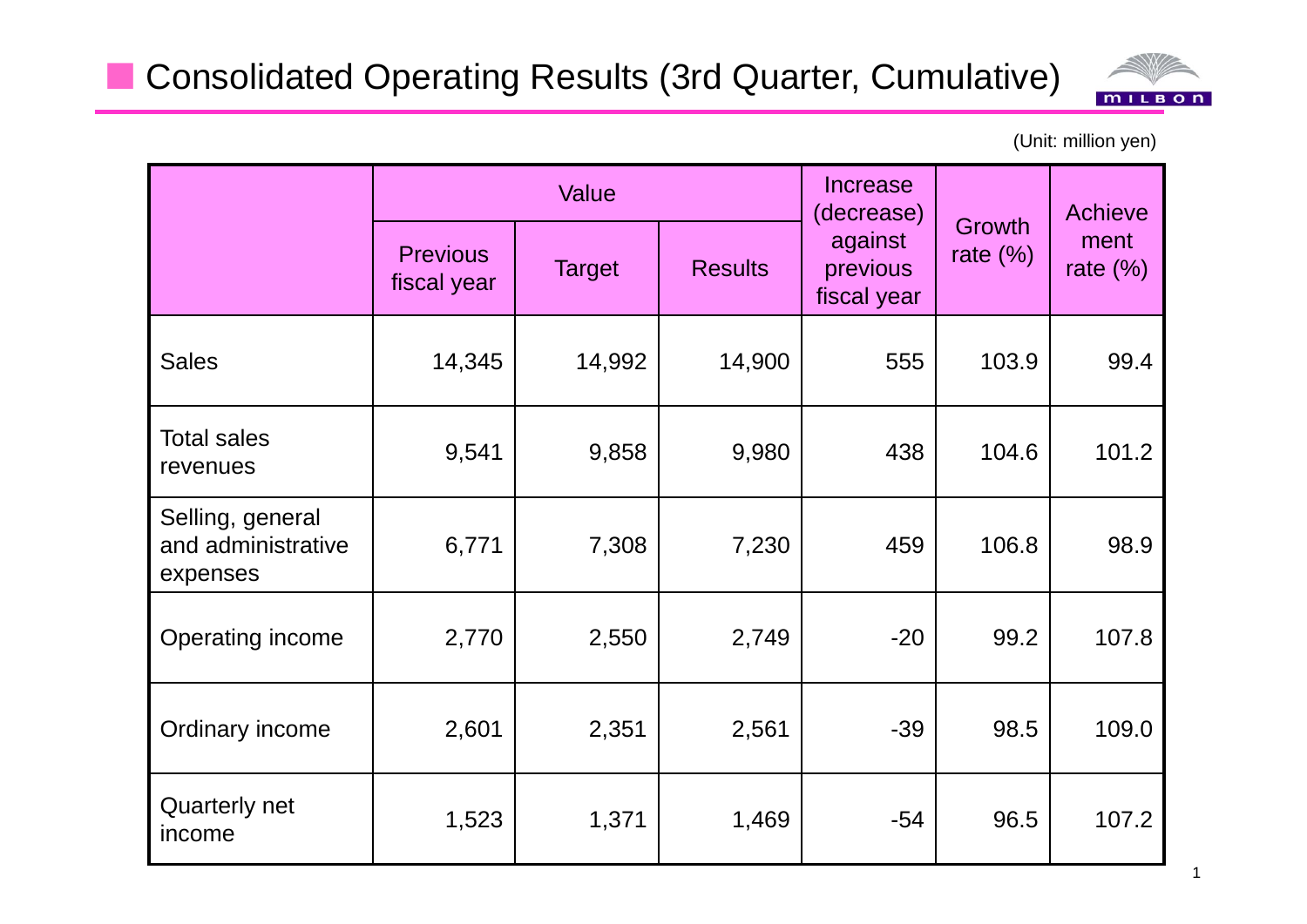### Breakdown of Consolidated Sales by Product Category (3rd Quarter, Cumulative)



#### **Hair care products [1]**

(Unit: million yen)

| Results for fiscal<br>vear | Target | <b>Results in current</b><br>tiscal year | Change against<br>previous fiscal year | Growth rate | Achievement<br>rate |
|----------------------------|--------|------------------------------------------|----------------------------------------|-------------|---------------------|
| 7,309                      | 0.609  | ,467                                     | 158                                    | 102.2%      | 98.1%               |

- The industry overall is estimated to have expanded slightly due to positive efforts towards hair care centered on salon treatment menus.

- Sales of salon treatment agents including the new product Linkage- $\mu$  progressed steadily (110.9% against the same period of the previous fiscal year). This contributed to the growth of revenue in the treatment category overall.
- Overall sales in the styling category centered on Qufra, which was launched last year, slumped and the Company faces a serious challenge (88.9% against the same period of the previous fiscal year).

#### New product - Deesse's Neu Due launched February 1

\* This is a hair care series that provides an improved sensation when running the fingers through the hair and brings out more of the beauty of color hair design.

| Sales target      | Sales results        | Rate of progress |
|-------------------|----------------------|------------------|
| 1,210 million yen | 1,031.28 million yen | 85.2%            |

#### ■ New product - Deesse's Linkage-µ(mu) launched February 1

\* This is a salon treatment system that increases the moisture of every strand of dry hair right to its tip and realizes an impressive sensation when running the fingers through the hair.

| Sales target      | Sales results      | Rate of progress |
|-------------------|--------------------|------------------|
| 1,216 million yen | 875.89 million yen | 72.0%            |

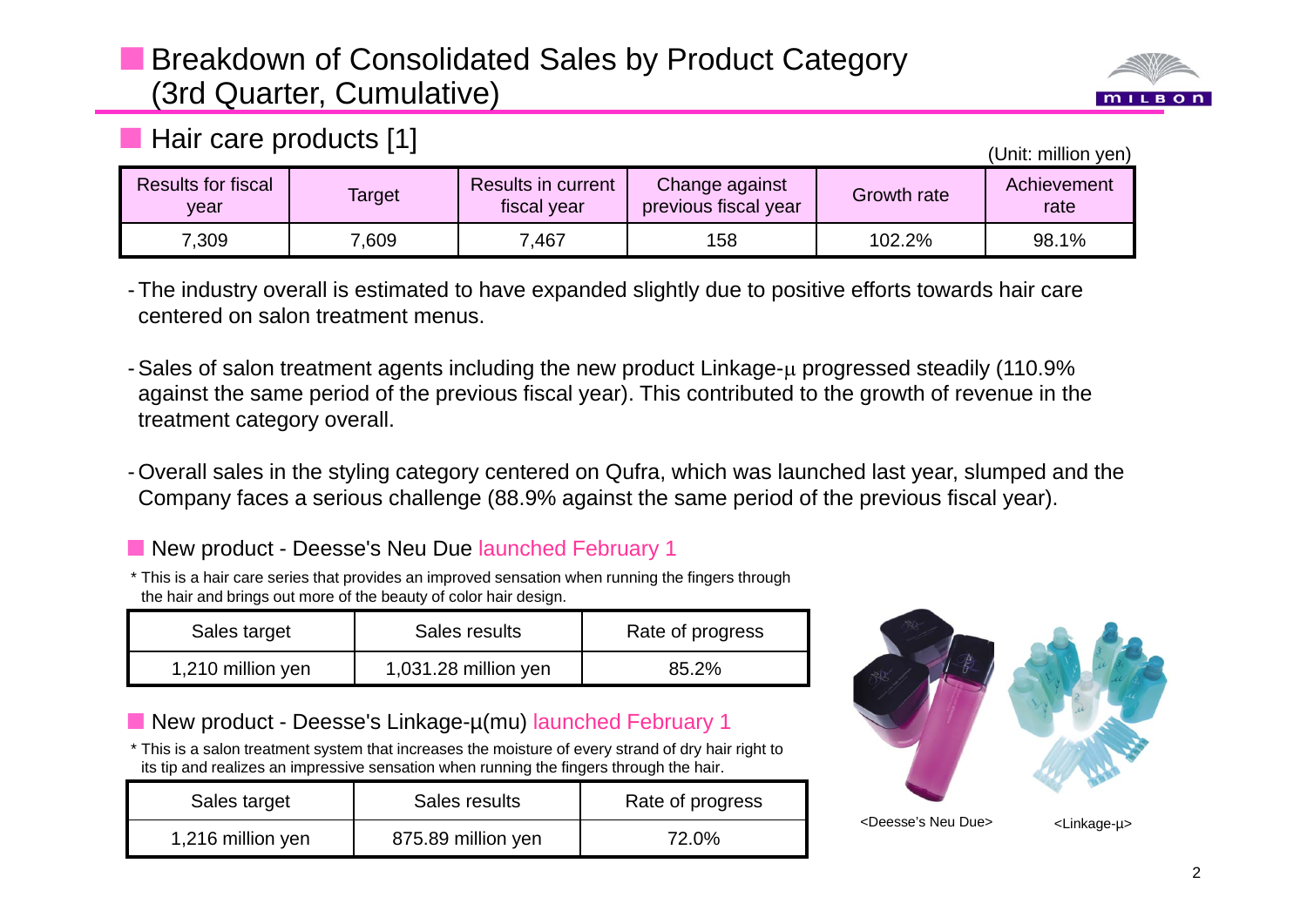### **Breakdown of Consolidated Sales by Product Category** (3rd Quarter, Cumulative)



### **Hair care products [2]**

New product - Fierli, launched February 1

\* Hair care series that alleviates strong waves and softens the hair, giving a light feeling when running the fingers through the hair

| Sales target    | Sales results      | Rate of progress |
|-----------------|--------------------|------------------|
| 304 million yen | 271.54 million yen | 89.3%            |



<Fierli>

■ New product - Nigelle Dressia Collection Wax Series, launched September 1

\* Wax series that realizes the creation of a none-too-firm texture (casual feeling)

| Sales target    | Sales results     | Rate of progress |
|-----------------|-------------------|------------------|
| 130 million yen | 87.29 million yen | 67.2%            |



<Dressia Collection Wax Series>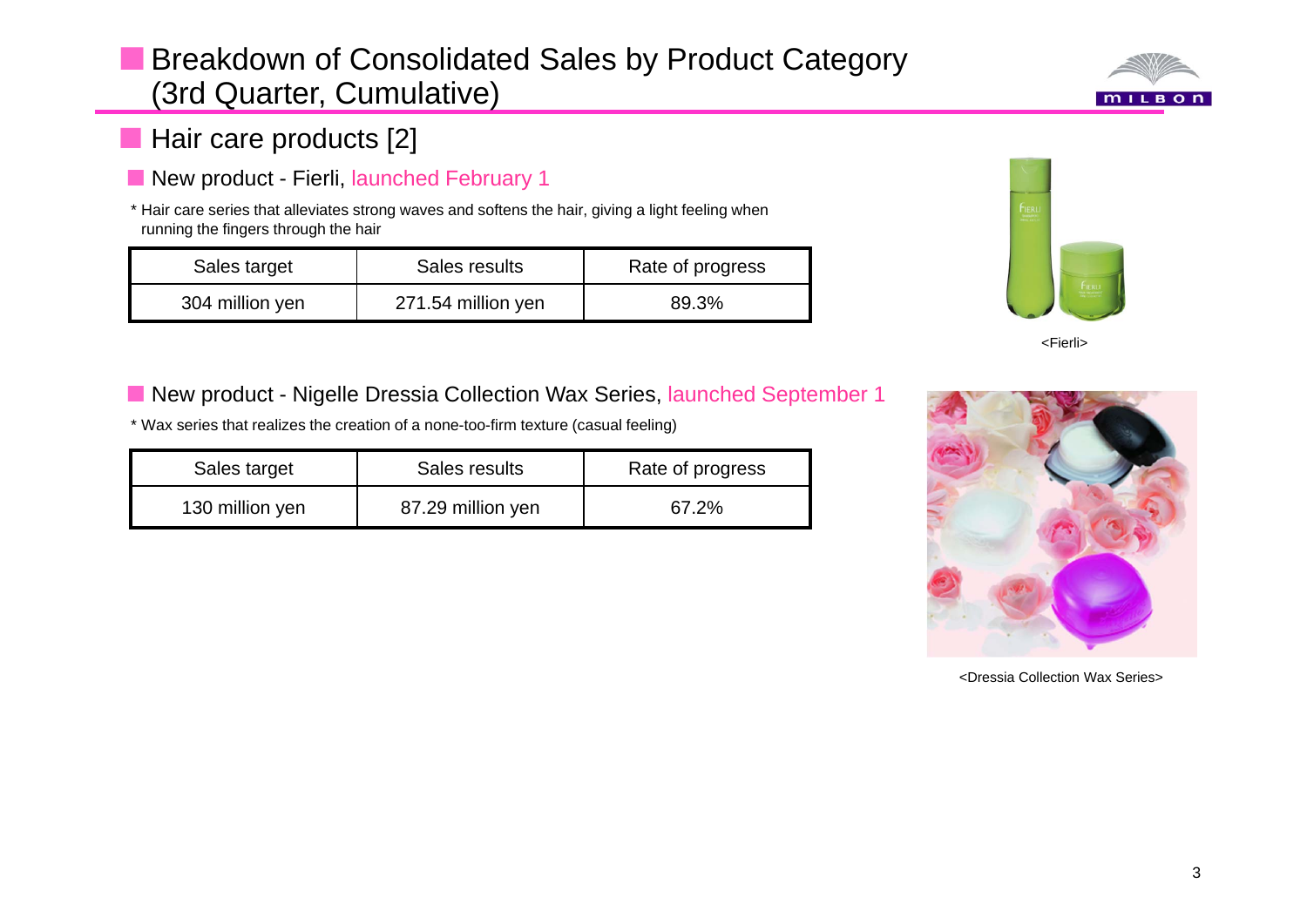### Breakdown of Consolidated Sales by Product Category (3rd Quarter, Cumulative)



| <b>Results for fiscal</b><br>vear | Target | Results in current<br>fiscal year | Change against<br>previous fiscal year                                                                | Growth rate | Achievement<br>rate |
|-----------------------------------|--------|-----------------------------------|-------------------------------------------------------------------------------------------------------|-------------|---------------------|
| 5,314                             | 5.727  | 5.880                             | 565                                                                                                   | 110.6%      | 102.7%              |
|                                   |        |                                   | -Sales of fashion colors centered on ORDEVE increased (110.3% against the same period of the previous |             |                     |

 Sales of fashion colors centered on ORDEVE increased (110.3% against the same period of the previous fiscal year) because the proposal to customers of seasonal colors (fashion colors matched to the seasons) based on the additional colors for ORDEVE (Smoky Line & Sheer Line) have been evaluated highly in the market.

- Sales of grey color products increased (114.4% against the same period of the previous fiscal year) due to the promotion of the creation of new openings based on ORDEVE Beaute, a completely new concept for grey colors that realizes a wide variety of color expressions.

■ New product - Additional colors for ORDEVE (Smoky Line), launched March 1

\* Additional colors of ORDEVE (Smoky Line) that realize a soft, misty texture without making you feel a red or yellow color in the hair

| Sales target    | Sales results      | Rate of progress |
|-----------------|--------------------|------------------|
| 200 million yen | 492.67 million yen | 246.3%           |

#### New product - ORDEVE Beaute, launched July 1

**Hair coloring products** 

Results for fiscal

\* New grey color series that expresses beautiful hues and adjustable texture to broaden the range of salon color proposals

| Sales target   | Sales results      | Rate of progress |
|----------------|--------------------|------------------|
| 880 milion yen | 527.28 million yen | 59.9%            |

■ New product - Additional colors for ORDEVE (Sheer Line), launched September 1

\* Additional colors of ORDEVE that realize a none-too-sweet sweetness with an almost transparent, veil-like luster

| Sales target    | Sales results     | Rate of progress |
|-----------------|-------------------|------------------|
| 100 million yen | 101.8 million yen | 101.8%           |



<ORDEVE>



<ORDEVE Beaute>



(Unit: million yen)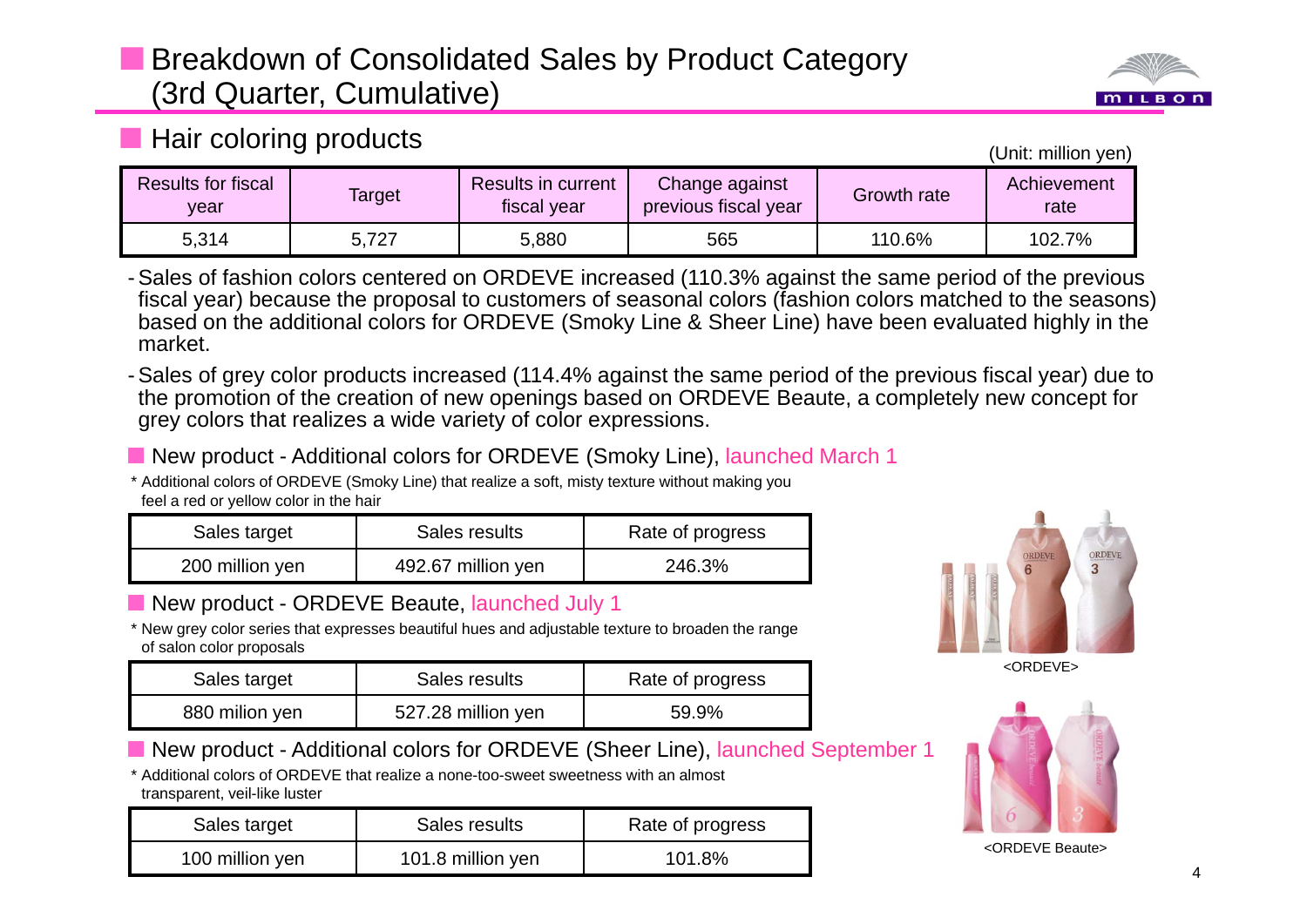### Breakdown of Consolidated Sales by Product Category (3rd Quarter, Cumulative)



(Unit: million yen)

#### **Permanent wave products**

| <b>Results for fiscal</b><br>vear | Target | Results in current<br>fiscal year | Change against<br>previous fiscal year | Growth rate | Achievement<br>rate |
|-----------------------------------|--------|-----------------------------------|----------------------------------------|-------------|---------------------|
| 1,514                             | ,551   | .360                              | $-153$                                 | 89.8%       | 87.7%               |

- The industry overall is estimated to have contracted slightly due to the decrease of straight perm menu and perm style needs in association with changes in trends.

- Although we made efforts in straight perm menu proposal activities coupled with sales activities for Fierli, a hair care series for unruly hair aimed at the rainy season, a period of demand for straight perm products, we were unable to stave off reductions in sales for straight perm products overall (95.3% against the same period of the previous fiscal year).





Core product -<Liscio Glanfe> Fierli hair care agents for unruly hair, launched April 1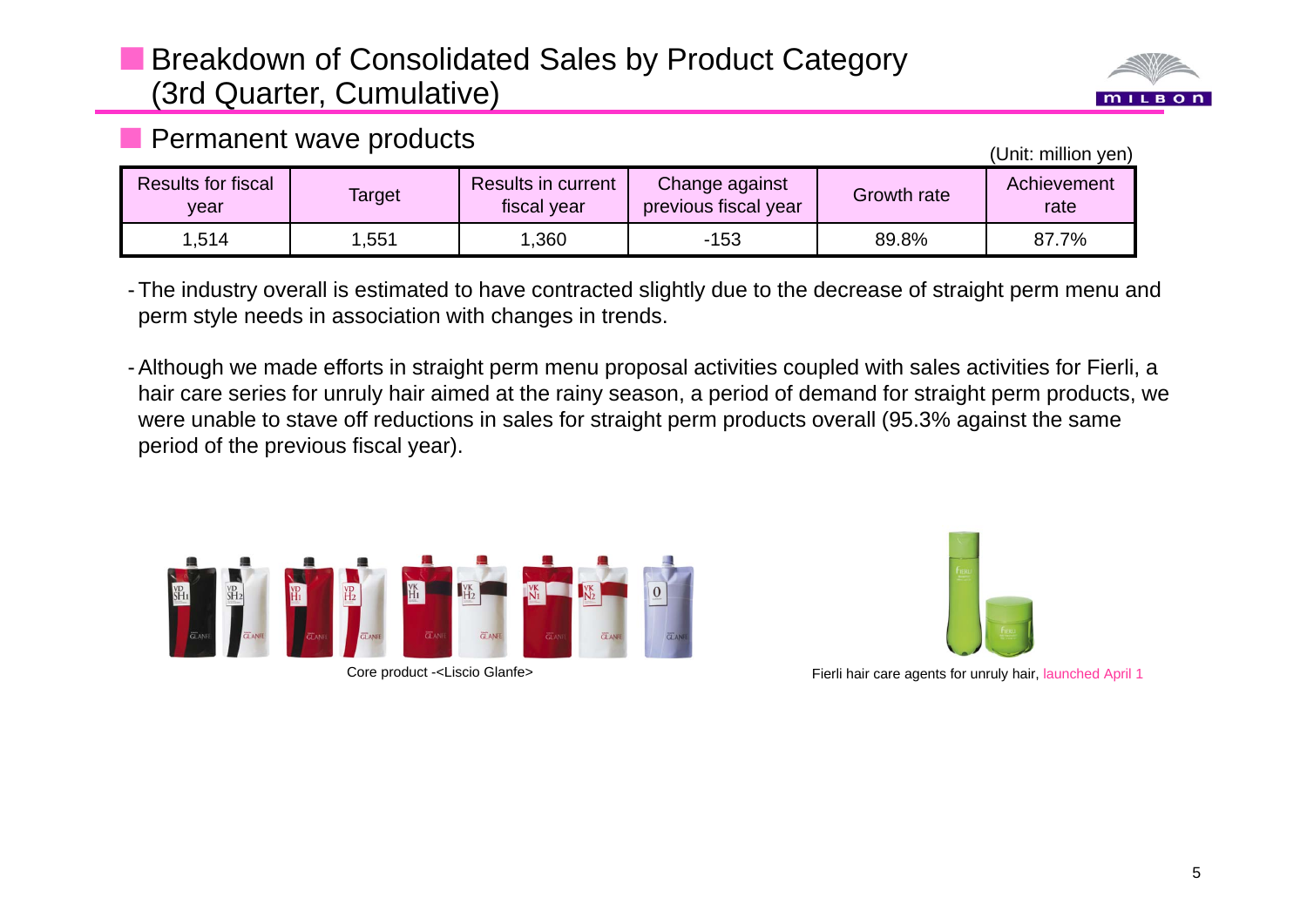# **E** Consolidated Balance Sheet



| Item                                                                                                                                            | <b>Previous</b><br>consolidated fiscal<br>year<br>(December 20,<br>2010 | Ratio<br>(% ) | Consolidated 3rd<br>quarter under<br>review<br>(September 20,<br>2011) | Ratio<br>(% ) | Increase/<br>decrease                                 | Item                                                                                                                                      | <b>Previous</b><br>consolidated fiscal<br>year<br>(December 20,<br>2010 | Ratio<br>(% ) | Consolidated 3rd<br>quarter under<br>review<br>(September 20,<br>2011) | Ratio<br>(% ) | Increase/<br>decrease                                   |
|-------------------------------------------------------------------------------------------------------------------------------------------------|-------------------------------------------------------------------------|---------------|------------------------------------------------------------------------|---------------|-------------------------------------------------------|-------------------------------------------------------------------------------------------------------------------------------------------|-------------------------------------------------------------------------|---------------|------------------------------------------------------------------------|---------------|---------------------------------------------------------|
| Cash and bank deposits<br>Trade notes and accounts<br>receivable<br>Inventory assets<br>Deferred tax assets<br>Others<br>Allowance for doubtful | 2,673,044<br>2,857,374<br>2,222,005<br>166,841<br>126,378               |               | 3,529,673<br>2,690,205<br>2,576,053<br>270,112<br>136,659              |               | 856,629<br>$-167,169$<br>354,048<br>103,271<br>10,281 | Accounts payable<br>Accrued expenses payable<br>Corporate taxes payable<br>Reserve for returned<br>goods<br>Reserve for bonuses<br>Others | 467,309<br>1,284,549<br>635,475<br>19,075<br>65,453                     |               | 571,500<br>946,562<br>556,494<br>41,824<br>280,085                     |               | 104,191<br>$-337,987$<br>$-78,981$<br>22,749<br>214,632 |
| accounts<br>Total current assets                                                                                                                | $-9,963$<br>8,035,681                                                   | 38.6          | $-10,530$<br>9,192,172                                                 | 42.6          | $-567$<br>1,156,491                                   | <b>Total current liabilities</b>                                                                                                          | 253,509<br>2,725,372                                                    | 13.1          | 456,621<br>2,853,090                                                   | 13.2          | 203,112<br>127,718                                      |
| Buildings and other<br>structures<br>Machinery, equipment and<br>vehicles for transportation<br>Land                                            | 4,210,785<br>1,074,533<br>4,763,766<br>3,634                            |               | 3,945,215<br>952,918<br>4,763,766<br>9,619                             |               | $-265,570$<br>$-121,615$<br>5,985                     | Allowance for retirement<br>benefits for employees<br>Reserve for loss on<br>quarantees<br>Long-term accrued<br>expenses payable          | 1,138<br>38,400<br>282,408                                              |               | 8.110<br>37,200<br>282,408                                             |               | 6,972<br>$-1,200$                                       |
| Construction in progress<br>Others<br>Total tangible fixed assets                                                                               | 248,769<br>10,301,488                                                   | 49.4          | 232,186<br>9,903,705                                                   | 45.9          | $-16,583$<br>$-397,783$                               | Others<br><b>Total fixed liabilities</b>                                                                                                  | 96,727<br>418,673                                                       | 2.0           | 93,618<br>421,337                                                      | 2.0           | $-3,109$<br>2,664                                       |
|                                                                                                                                                 |                                                                         |               |                                                                        |               |                                                       | <b>Total liabilities</b>                                                                                                                  | 3,144,046                                                               | 15.1          | 3,274,427                                                              | 15.2          | 130,381                                                 |
| Total intangible fixed<br>assets                                                                                                                | 451,968                                                                 | 2.2           | 506,057                                                                | 2.3           | 54,089                                                | Capital stock<br>Capital surplus<br>Retained earnings                                                                                     | 2,000,000<br>199,120<br>15,779,971                                      |               | 2,000,000<br>199,120<br>16,422,234                                     |               | 642,263                                                 |
| Investment in securities<br>Long-term loans<br>Prepaid pension costs<br>Deferred tax assets                                                     | 1,180,555<br>42,057<br>10,461<br>466,016                                |               | 1,076,078<br>29,945<br>545,082                                         |               | $-104,477$<br>$-12,112$<br>$-10,461$<br>79,066        | (Inc. current net income)<br>Treasury stock                                                                                               | (1,831,554)<br>$-38,254$                                                |               | (1,477,813)<br>$-48,095$                                               |               | $-9,841$                                                |
| Others<br>Allowance for doubtful                                                                                                                | 393,042<br>$-37,730$                                                    |               | 370,494<br>$-36,803$                                                   |               | $-22,548$<br>927                                      | Total shareholders' equity                                                                                                                | 17,940,836                                                              | 86.1          | 18,573,259                                                             | 86.0          | 632,423                                                 |
| accounts<br>Total investments and<br>other assets                                                                                               | 2,054,403                                                               | 9.9           | 1,984,796                                                              | 9.2           | $-69,607$                                             | Net unrealized gains on<br>other securities<br>Foreign currency<br>translation adjustments                                                | $-141,280$<br>$-100,061$                                                |               | $-157,365$<br>$-103,588$                                               |               | $-16,085$<br>$-3,527$                                   |
| <b>Total fixed assets</b>                                                                                                                       | 12,807,860                                                              | 61.4          | 12,394,560                                                             | 57.4          | $-413,300$                                            | Total valuation and<br>translation adjustments                                                                                            | $-241,341$                                                              | $-1.2$        | $-260,953$                                                             | $-1.2$        | $-19,612$                                               |
|                                                                                                                                                 |                                                                         |               |                                                                        |               |                                                       | <b>Total net assets</b>                                                                                                                   | 17,699,495                                                              | 84.9          | 18,312,305                                                             | 84.8          | 612,810                                                 |
| <b>Total assets</b>                                                                                                                             | 20,843,541                                                              | 100.0         | 21,586,732                                                             | 100.0         | 743,191                                               | Total liabilities and net<br>assets                                                                                                       | 20,843,541                                                              | 100.0         | 21,586,732                                                             | 100.0         | 743,191                                                 |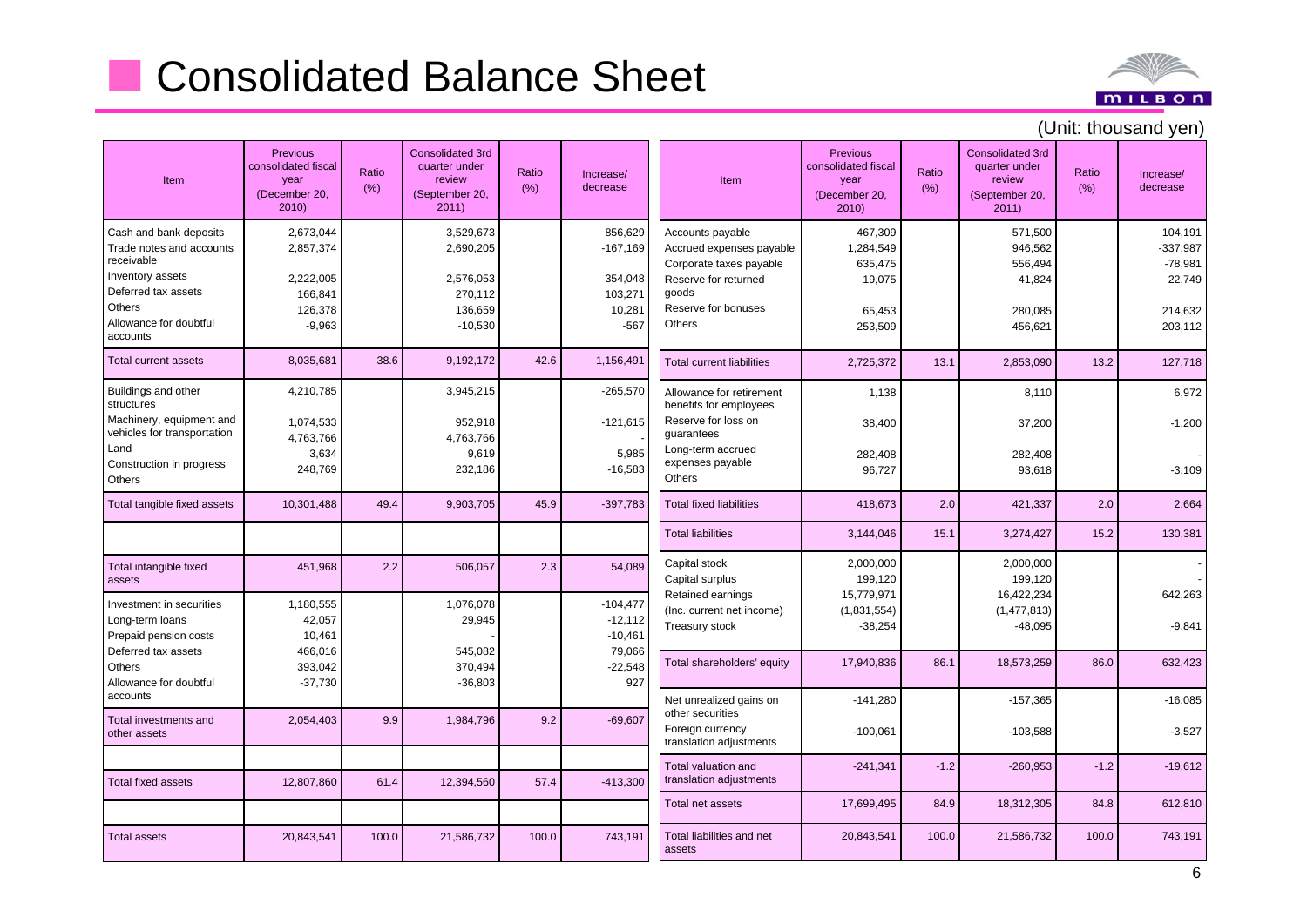### Explanation of Fluctuations in the Consolidated Balance Sheet



#### **Assets**

Total assets were 21,500 million yen, an increase of 743 million yen in comparison to the end of the previous fiscal year.

#### Current assets

Current assets increased 1,150 million yen.

 $\circlearrowright$  Cash and bank deposits 856 million yen This is due to increases in cash flows from operating activities, mainly an increase in income.  $\circ$  Inventory assets 354 million yen This is an increase in inventories due to new products.

#### Fixed assets

Fixed assets decreased 413 million yen.

#### Tangible/ intangible fixed assets

- $\circ$  Buildings and other structures -265 million yen This decreased due to depreciation.
- $\circ$  Machinery, equipment and vehicles for transportation -121 million yen This decreased due to depreciation.

Investments and other assets

 $\circ$  Investment in securities-104 million yen This decreased due mainly to the evaluation of market prices.

#### **Liabilities**

Total liabilities increased 130 million yen.

#### Current Liabilities

Current liabilities increased 127 million yen.

| $\circ$ Accounts payable | 104 million yen This is due to an increase in   |
|--------------------------|-------------------------------------------------|
|                          | production volumes.                             |
| $\circ$ Accrued          | -337 million yen This decreased due mainly to   |
| expenses payable         | payment of rebates.                             |
| $\circ$ Reserve for      | 214 million yen Reserve for bonuses for the     |
| bonuses                  | second half of the year                         |
| $\circ$ Others           | 203 million yen This is due mainly to increases |
|                          | in accrued costs and accrued                    |
|                          | consumption taxes, etc.                         |

#### Fixed Liabilities

There was no change in fixed liabilities.

#### **Net Assets**

Net assets increased 612 million yen.

O Retained earnings 642 million yen This is an increase due to income and a decrease due to the payment of dividends.

**MILBON**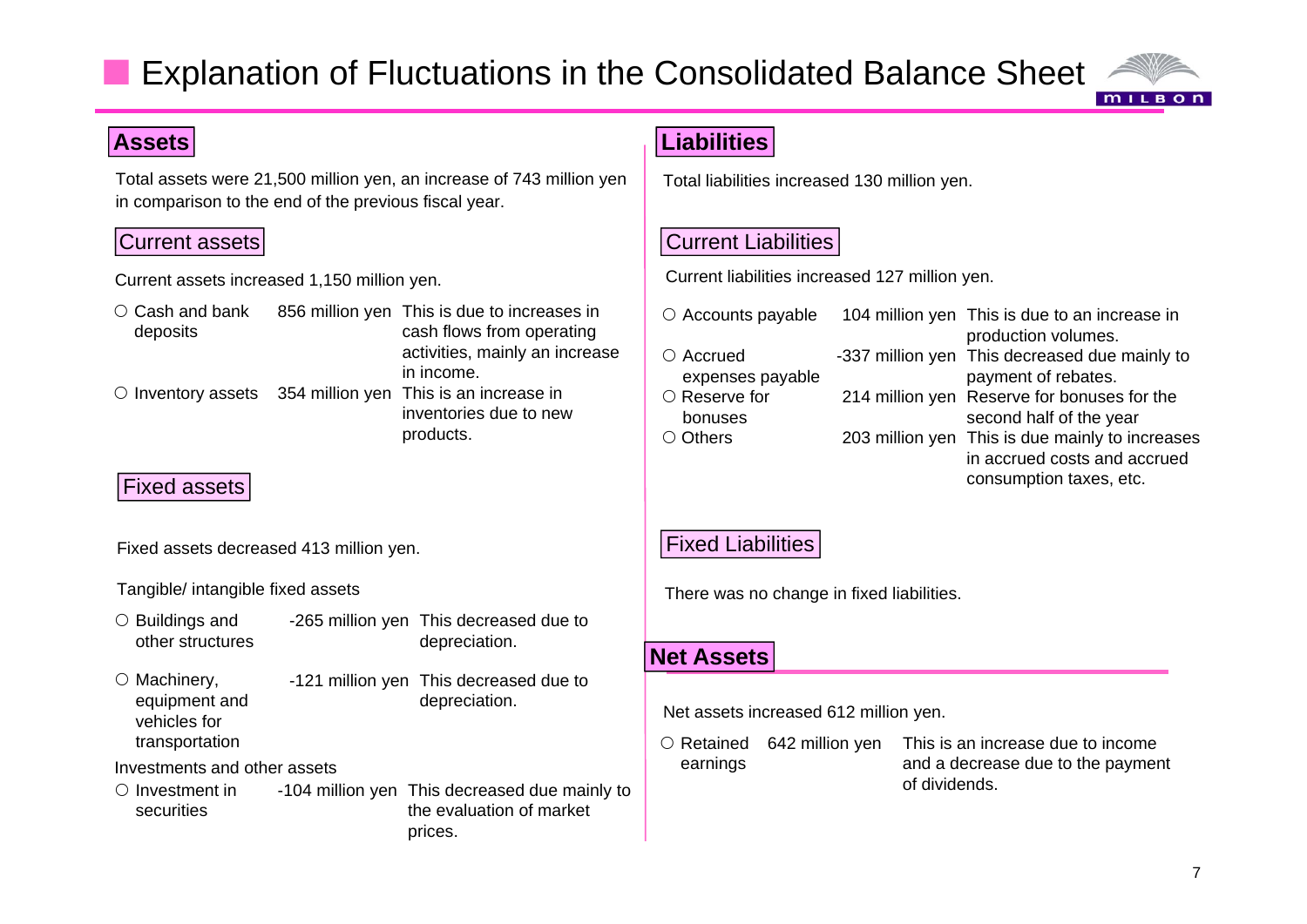### ■ Consolidated Profit and Loss Statement (3rd Quarter, Cumulative)



(Unit: thousand yen)

|                        |                                                                                          |                                        | 3rd quarter cumulative period (January to September) |                            |               |                                        |               |                    |                             |                                                          |                                         |  |  |
|------------------------|------------------------------------------------------------------------------------------|----------------------------------------|------------------------------------------------------|----------------------------|---------------|----------------------------------------|---------------|--------------------|-----------------------------|----------------------------------------------------------|-----------------------------------------|--|--|
|                        |                                                                                          | <b>Results for fiscal</b><br>year 2010 | Ratio<br>(% )                                        | Fiscal year 2011<br>target | Ratio<br>(% ) | <b>Results for fiscal</b><br>year 2011 | Ratio<br>(% ) | Growth rate<br>(%) | Achieveme<br>nt rate $(\%)$ | Increase/<br>decrease against<br>previous fiscal<br>year | Increase/<br>decrease<br>against target |  |  |
|                        |                                                                                          | 7,309,411                              | 51.0                                                 | 7,609,000                  | 50.8          | 7,467,951                              | 50.1          | 102.2              | 98.1                        | 158,540                                                  | $-141,049$                              |  |  |
|                        | Solution<br>$\frac{1}{8}$ Hair coloring products<br>$\frac{1}{8}$ Hair coloring products | 5,314,343                              | 37.0                                                 | 5,727,300                  | 38.2          | 5,880,266                              | 39.5          | 110.6              | 102.7                       | 565,923                                                  | 152,966                                 |  |  |
| Product<br>tot:        | Permanent wave<br>products                                                               | 1,514,298                              | 10.6                                                 | 1,551,500                  | 10.3          | 1,360,506                              | 9.1           | 89.8               | 87.7                        | $-153,792$                                               | $-190,994$                              |  |  |
|                        | <b>Others</b>                                                                            | 206,977                                | 1.4                                                  | 104,200                    | 0.7           | 191,593                                | 1.3           | 92.6               | 183.9                       | $-15,384$                                                | 87,393                                  |  |  |
|                        | Net sales                                                                                | 14,345,031                             | 100.0                                                | 14,992,000                 | 100.0         | 14,900,317                             | 100.0         | 103.9              | 99.4                        | 555,286                                                  | $-91,683$                               |  |  |
|                        | Cost of sales                                                                            | 4,803,155                              | 33.5                                                 | 5,134,000                  | 34.2          | 4,920,050                              | 33.0          | 102.4              | 95.8                        | 116,895                                                  | $-213,950$                              |  |  |
|                        | Total sales revenues                                                                     | 9,541,875                              | 66.5                                                 | 9,858,000                  | 65.8          | 9,980,267                              | 67.0          | 104.6              | 101.2                       | 438,392                                                  | 122,267                                 |  |  |
| and<br>enses           | abor costs                                                                               | 2,142,762                              | 14.9                                                 | 2,318,820                  | 15.5          | 2,259,594                              | 15.2          | 105.5              | 97.4                        | 116,832                                                  | $-59,226$                               |  |  |
|                        | Travel costs/<br>transportation costs                                                    | 406,494                                | 2.8                                                  | 375,640                    | 2.5           | 405,171                                | 2.7           | 99.7               | 107.9                       | $-1,323$                                                 | 29,531                                  |  |  |
| dxə ə∧ip.<br>∶  euəuə  | Sales/ advertising/<br>marketing costs*                                                  | 1,443,404                              | 10.1                                                 | 1,567,140                  | 10.5          | 1,529,282                              | 10.3          | 105.9              | 97.6                        | 85,878                                                   | $-37,858$                               |  |  |
| Selling,<br>administra | Depreciation and<br>amortization expense                                                 | 249,113                                | 1.7                                                  | 367,150                    | 2.4           | 342,040                                | 2.3           | 137.3              | 93.2                        | 92,927                                                   | $-25,110$                               |  |  |
|                        | Others                                                                                   | 2,529,827                              | 17.6                                                 | 2,679,250                  | 17.9          | 2,694,772                              | 18.1          | 106.5              | 100.6                       | 164,945                                                  | 15,522                                  |  |  |
|                        | Total                                                                                    | 6,771,603                              | 47.2                                                 | 7,308,000                  | 48.7          | 7,230,861                              | 48.5          | 106.8              | 98.9                        | 459,258                                                  | $-77,139$                               |  |  |
|                        | Operating income                                                                         | 2,770,272                              | 19.3                                                 | 2,550,000                  | 17.0          | 2,749,405                              | 18.5          | 99.2               | 107.8                       | $-20,867$                                                | 199,405                                 |  |  |
|                        |                                                                                          | 96,580                                 | 0.7                                                  | 61,300                     | 0.4           | 79,024                                 | 0.5           | 81.8               | 128.9                       | $-17,556$                                                | 17,724                                  |  |  |
|                        | E<br>Sales Income<br>A<br>Costs                                                          | 265,156                                | 1.8                                                  | 260,300                    | 1.7           | 266,466                                | 1.8           | 100.5              | 102.4                       | 1,310                                                    | 6,166                                   |  |  |
|                        | Ordinary income                                                                          | 2,601,696                              | 18.1                                                 | 2,351,000                  | 15.7          | 2,561,964                              | 17.2          | 98.5               | 109.0                       | $-39,732$                                                | 210,964                                 |  |  |
|                        | Income                                                                                   | 4,475                                  | 0.0                                                  |                            |               | 3,366                                  | 0.0           | 75.2               |                             | $-1,109$                                                 | 3,366                                   |  |  |
|                        | Loss                                                                                     | 24,854                                 | 0.2                                                  | 30,000                     | 0.2           | 103,840                                | 0.7           | 417.8              | 346.1                       | 78,986                                                   | 73,840                                  |  |  |
| interests              | Quarterly net income before<br>income taxes and minority                                 | 2,581,318                              | 18.0                                                 | 2,321,000                  | 15.5          | 2,461,489                              | 16.5          | 95.4               | 106.1                       | $-119,829$                                               | 140,489                                 |  |  |
|                        | Income taxes-Current                                                                     | 1,072,239                              | 7.5                                                  | 1,058,000                  | 7.1           | 1,163,098                              | 7.8           |                    |                             | 90,859                                                   | 105,098                                 |  |  |
|                        | Income taxes-Deferred                                                                    | $-14,762$                              | $-0.1$                                               | $-108,000$                 | $-0.7$        | $-171,433$                             | $-1.2$        | 89.8               | 104.4                       | $-156,671$                                               | $-63,433$                               |  |  |
|                        | Quarterly net income                                                                     | 1,523,841                              | 10.6                                                 | 1,371,000                  | 9.1           | 1,469,824                              | 9.9           | 96.5               | 107.2                       | $-54,017$                                                | 98,824                                  |  |  |

\* "Sales/ advertising/ marketing costs" shows the total of sales promotion costs, advertising costs and market development costs.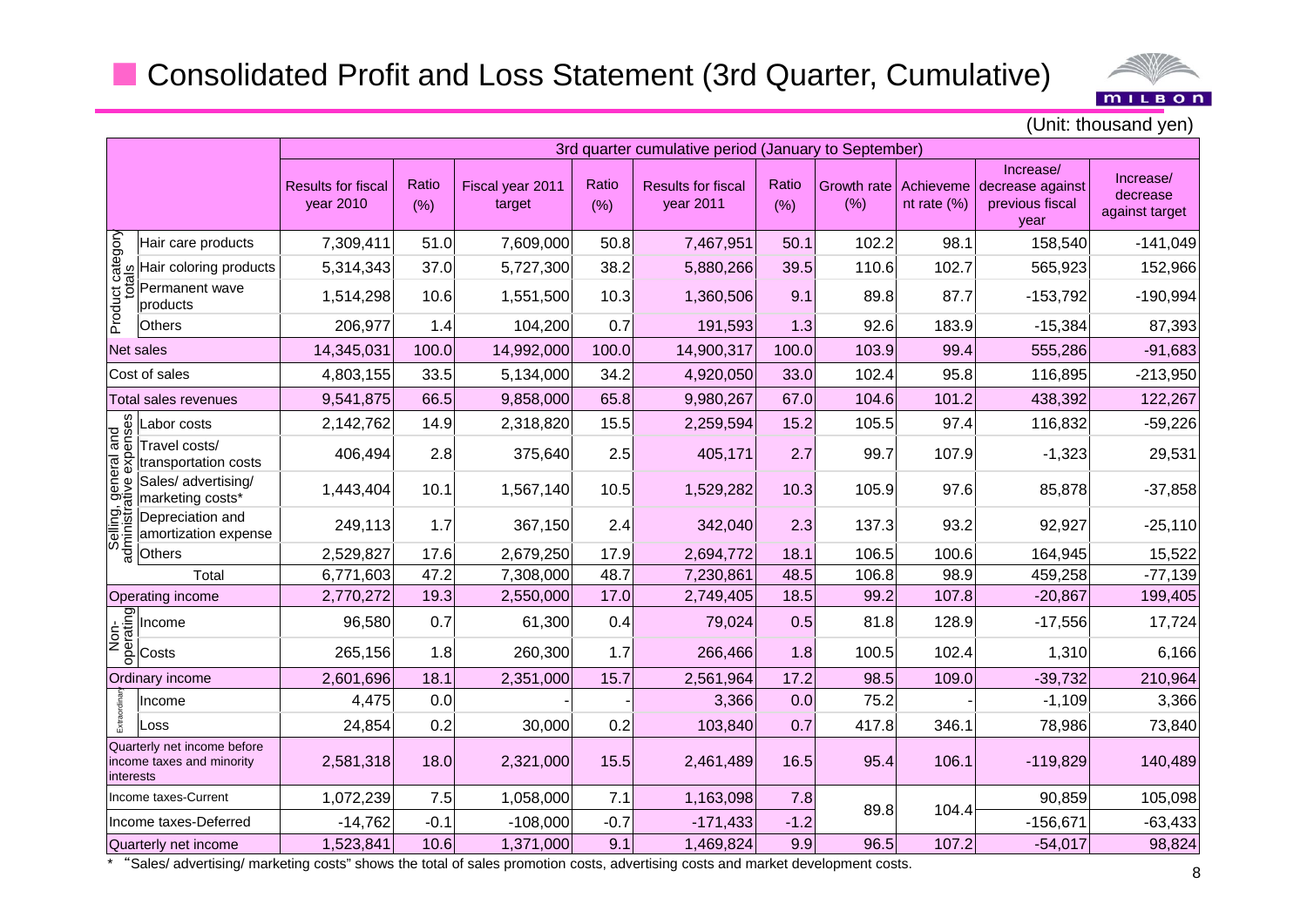### **E.** Comparison of the Consolidated Profit and Loss Statement with the Previous Fiscal Year and Plans



|    | Comparison with the previous fiscal year                                                                                                                                                                                                                                                                                                                                                                                                                                                                  |    | Comparison with targets                                                                                                                                                                                                                                                                                                                                                       |
|----|-----------------------------------------------------------------------------------------------------------------------------------------------------------------------------------------------------------------------------------------------------------------------------------------------------------------------------------------------------------------------------------------------------------------------------------------------------------------------------------------------------------|----|-------------------------------------------------------------------------------------------------------------------------------------------------------------------------------------------------------------------------------------------------------------------------------------------------------------------------------------------------------------------------------|
|    | Sales were 14,900 million yen, an increase of 555 million yen in comparison to the<br>target.<br>Comparisons by product category are as follows.                                                                                                                                                                                                                                                                                                                                                          |    | Sales were 14,900 million yen, a decrease of 91 million yen in comparison to the<br>target.<br>Comparisons by product category are as follows.                                                                                                                                                                                                                                |
|    | Hair care products<br>158 million yen<br>Hair coloring products<br>565 million yen<br>Permanent wave products -153 million yen<br>-15 million yen<br>Others                                                                                                                                                                                                                                                                                                                                               |    | Hair care products<br>-141 million yen<br>Hair coloring products<br>152 million yen<br>-190 million yen<br>Permanent wave products<br>87 million yen<br>Others                                                                                                                                                                                                                |
|    | Total sales revenues were 9,980 million yen, an increase of 438 million yen in<br>comparison to last year. In addition, the gross profit margin was 67.0%, 0.5 points<br>higher than the previous year.<br>The breakdown of that increase is as follows.<br>Decrease in manufacturing costs                                                                                                                                                                                                               |    | Total sales revenues were 9,980 million yen, an increase of 122 million yen in<br>comparison to the target. In addition, the gross profit margin was 67.0%, 1.2 points<br>higher than the target.<br>The breakdown of that increase is as follows.                                                                                                                            |
|    | due to production improvement activities<br>0.2 points<br>Increase in inventory asset disposal<br>losses/ valuation losses<br>-0.4 points<br>Increases in provision of reserve<br>-0.3 points<br>for returned goods<br>0.3 points<br>Raw material cost reduction effects<br>0.7 points<br>Sales product mix<br>0.5 points<br>Balance<br>Total Selling, general and administrative expenses were 7,230 million yen, an<br>increase of 459 million yen in comparison to last year. The main factors in this |    | Decrease in manufacturing costs due to<br>production improvement activities<br>0.7 points<br>Decrease in inventory asset disposal<br>losses/ valuation losses<br>-0.4 points<br>Increase in provision of reserve<br>for returned goods<br>-0.1 points<br>Raw material cost reduction effects<br>0.3 points<br>Sales product mix<br>0.7 points<br><b>Balance</b><br>1.2 points |
|    | increase were as follows.<br>116 million yen<br>Labor costs<br>Increase due mainly to promotions and increase in personnel<br>Sales/ advertising/ marketing costs<br>85 million yen<br>Introduction costs for new products, etc.<br>Depreciation expenses<br>92 million yen<br>Main increase was for Tokyo Branch, which was remodeled and expanded last<br>year.                                                                                                                                         |    | Total selling, general and administrative expenses were 7,230 million yen, a<br>decrease of 77 million yen in comparison to the target. Subsidiaries were also able<br>to control expenses within budget.                                                                                                                                                                     |
|    | Operating income was 2,740 million yen, a decrease of 20 million yen in comparison<br>to last year.                                                                                                                                                                                                                                                                                                                                                                                                       | 4. | Operating income was 2,740 million yen, an increase of 199 million yen in<br>comparison to the target. This was because total sales revenues exceeded the<br>target.                                                                                                                                                                                                          |
| 5. | Ordinary income was 2,560 million yen, a decrease of 39 million yen in comparison<br>to last year.                                                                                                                                                                                                                                                                                                                                                                                                        | 5. | Ordinary income was 2,560 million yen, an increase of 210 million yen in                                                                                                                                                                                                                                                                                                      |
|    | Quarterly net income before income taxes and minority interests was 2,460 million<br>yen, a decrease of 119 million yen in comparison to last year. This was because the<br>company posted a loss on the revaluation of investments in securities due to a<br>slump in share prices.                                                                                                                                                                                                                      | 6. | comparison to the target.<br>Quarterly net income before income taxes and minority interests was 2,460 million<br>yen, an increase of 140 million yen in comparison to the target.                                                                                                                                                                                            |
|    | Quarterly net income was 1,460 million yen, a decrease of 54 million yen in<br>comparison to last year.                                                                                                                                                                                                                                                                                                                                                                                                   |    | Quarterly net income was 1,460 million yen, an increase of 98 million yen in<br>9<br>comparison to the target.                                                                                                                                                                                                                                                                |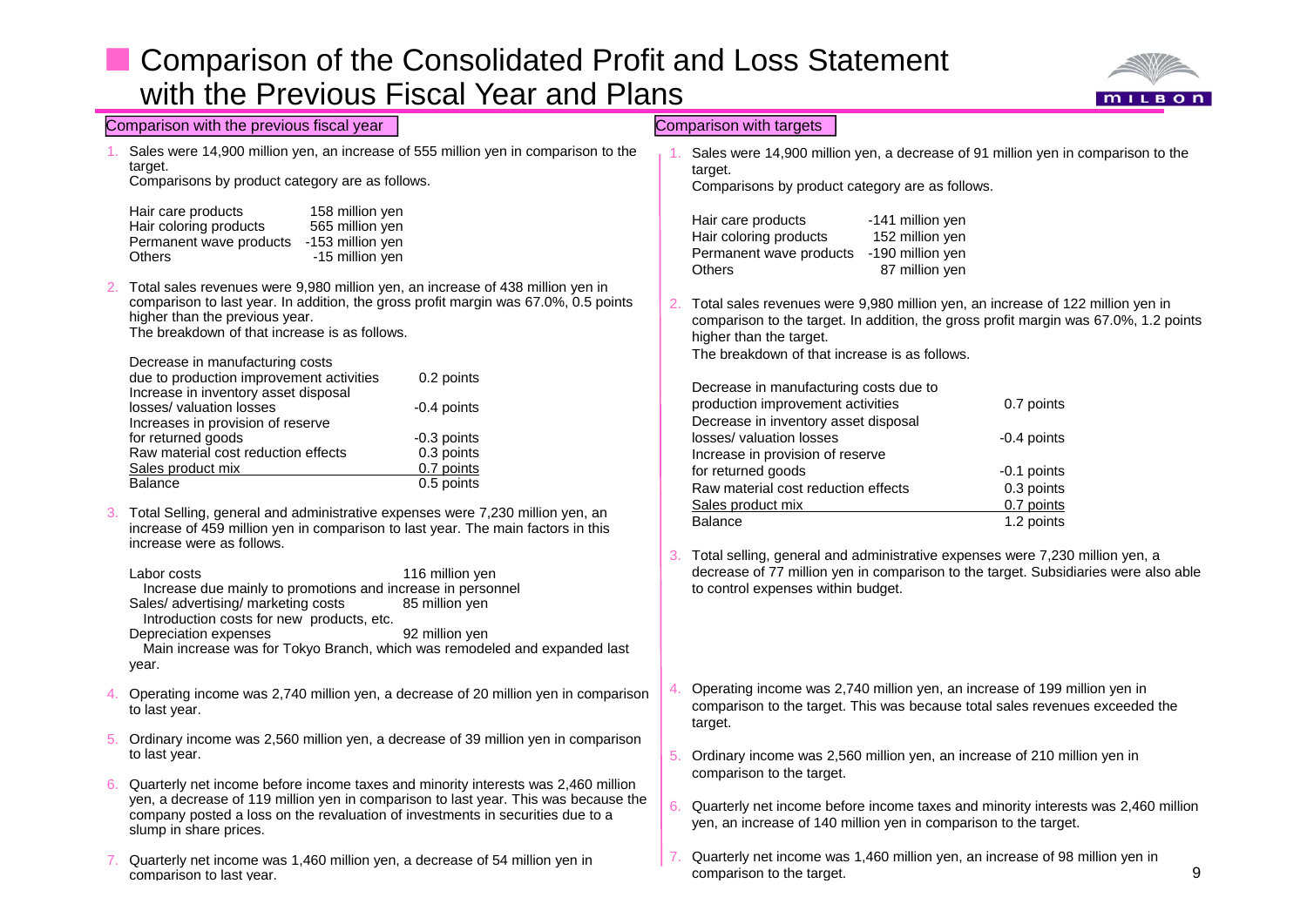# **Consolidated Cash Flows (3rd Quarter, Cumulative)**



(Unit: million yen)

|             |                                                                           | Previous term  | <b>Current term</b> | Increase/<br><b>Decrease</b> | <b>Comments</b>                                               |
|-------------|---------------------------------------------------------------------------|----------------|---------------------|------------------------------|---------------------------------------------------------------|
|             | Balance of cash and cash<br>equivalents at the beginning of the<br>period | 1,666          | 2,670               | 1,004                        |                                                               |
| activities  | Cash flows from operating                                                 | 1,559          | 2,110               | 551                          |                                                               |
| activities  | Cash flows from investment                                                | $-645$         | $-420$              | 225                          | Decrease mainly in acquisitions<br>of intangible fixed assets |
| equipment)  | (Purchase of property and                                                 | (-582)         | $(-267)$            | 315                          |                                                               |
| activities  | Cash flows from financial                                                 | $-684$         | $-832$              | $-147$                       | Increase in the value of<br>dividend payments                 |
| adjustments | Foreign currency translation                                              | $\overline{0}$ | $-2$                | $-2$                         |                                                               |
|             | Net increase in cash and cash<br>equivalents                              | 228            | 855                 | 626                          |                                                               |
|             | Balance of cash and cash<br>equivalents at the end of the period          | 1,895          | 3,525               | 1,630                        |                                                               |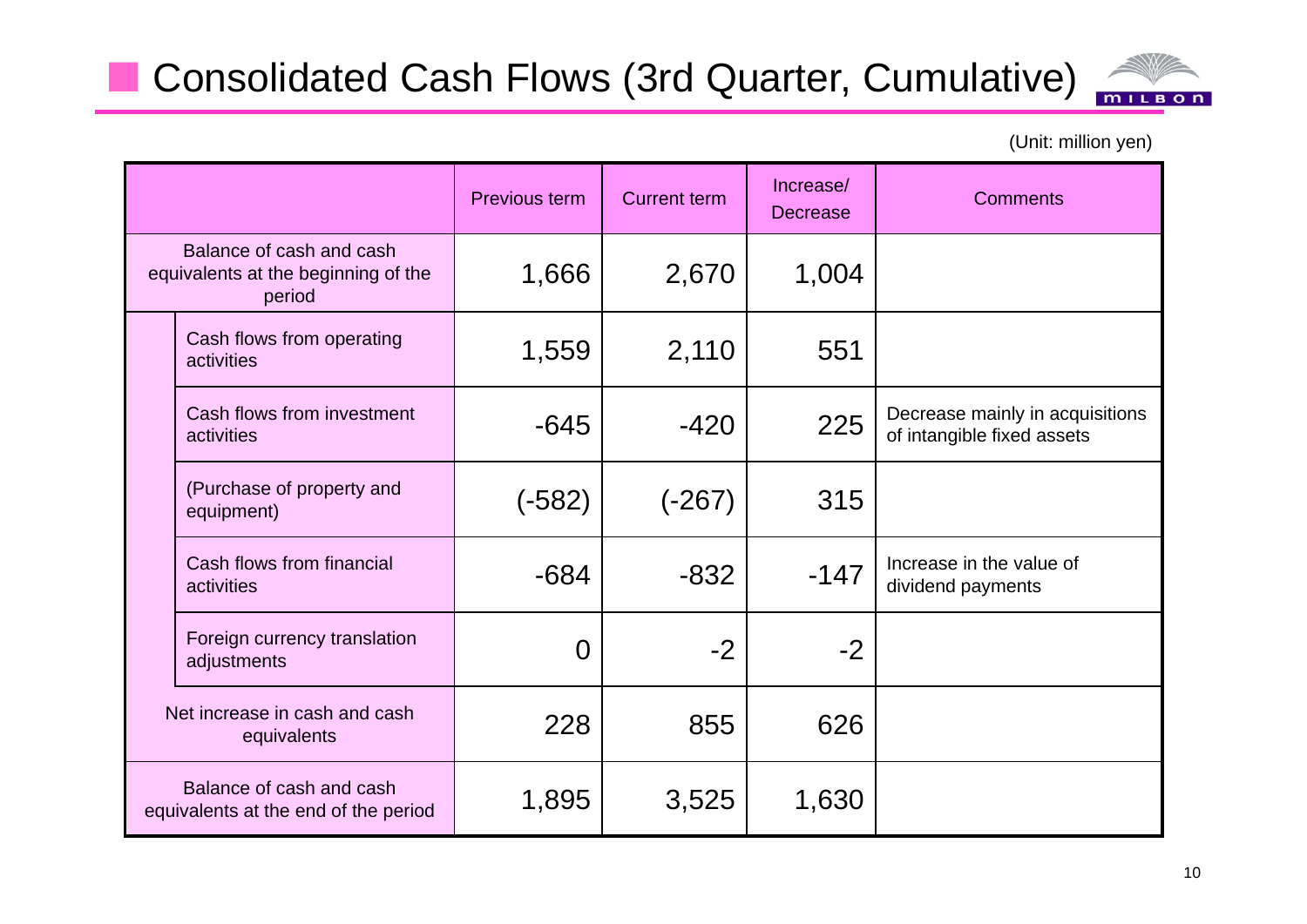### **The Trends in Consolidated Facility Investment and Depreciation Costs**



| Category                                    | Fiscal year 2007 | Fiscal year 2008 | Fiscal year 2009 | Fiscal year 2010 | Fiscal year 2011<br>January to<br>September | Plan for fiscal year<br>2011 |
|---------------------------------------------|------------------|------------------|------------------|------------------|---------------------------------------------|------------------------------|
| <b>Buildings</b>                            | 67,867           | 143,672          | 188,474          | 921,283          | 6,043                                       | 42,430                       |
| <b>Structures</b>                           | 565              |                  | 16,870           | 36,384           | 3,200                                       | 3,500                        |
| Machinery and<br>equipment                  | 272,887          | 507,476          | 214,698          | 160,509          | 120,059                                     | 232,640                      |
| Automobiles and<br>transportation equipment | 7,697            | 3,026            | 6,678            | 1,494            | 1,774                                       | 4,380                        |
| Tools, equipment,<br>furniture and fixtures | 114,390          | 225,594          | 176,375          | 195,391          | 105,985                                     | 201,310                      |
| Land                                        |                  | 414,059          |                  |                  |                                             |                              |
| Construction in progress                    | 43,082           | $-7,423$         | 686,471          | $-637,009$       | 5,985                                       | $-3,620$                     |
| Software                                    | 100,167          | 96,913           | 154,098          | 260,209          | 160,355                                     | 239,940                      |
| Software development in<br>progress         |                  |                  |                  | 2,100            | $-2,100$                                    | $-2,100$                     |
| <b>Others</b>                               |                  |                  | 1,000            | 500              | 2,500                                       |                              |
| <b>Total investment</b>                     | 606,659          | 1,383,319        | 1,444,667        | 940,862          | 403,803                                     | 718,480                      |
| Depreciation and<br>amortization expense    | 967,407          | 1,021,444        | 1,116,759        | 1,010,245        | 743,047                                     | 1,074,200                    |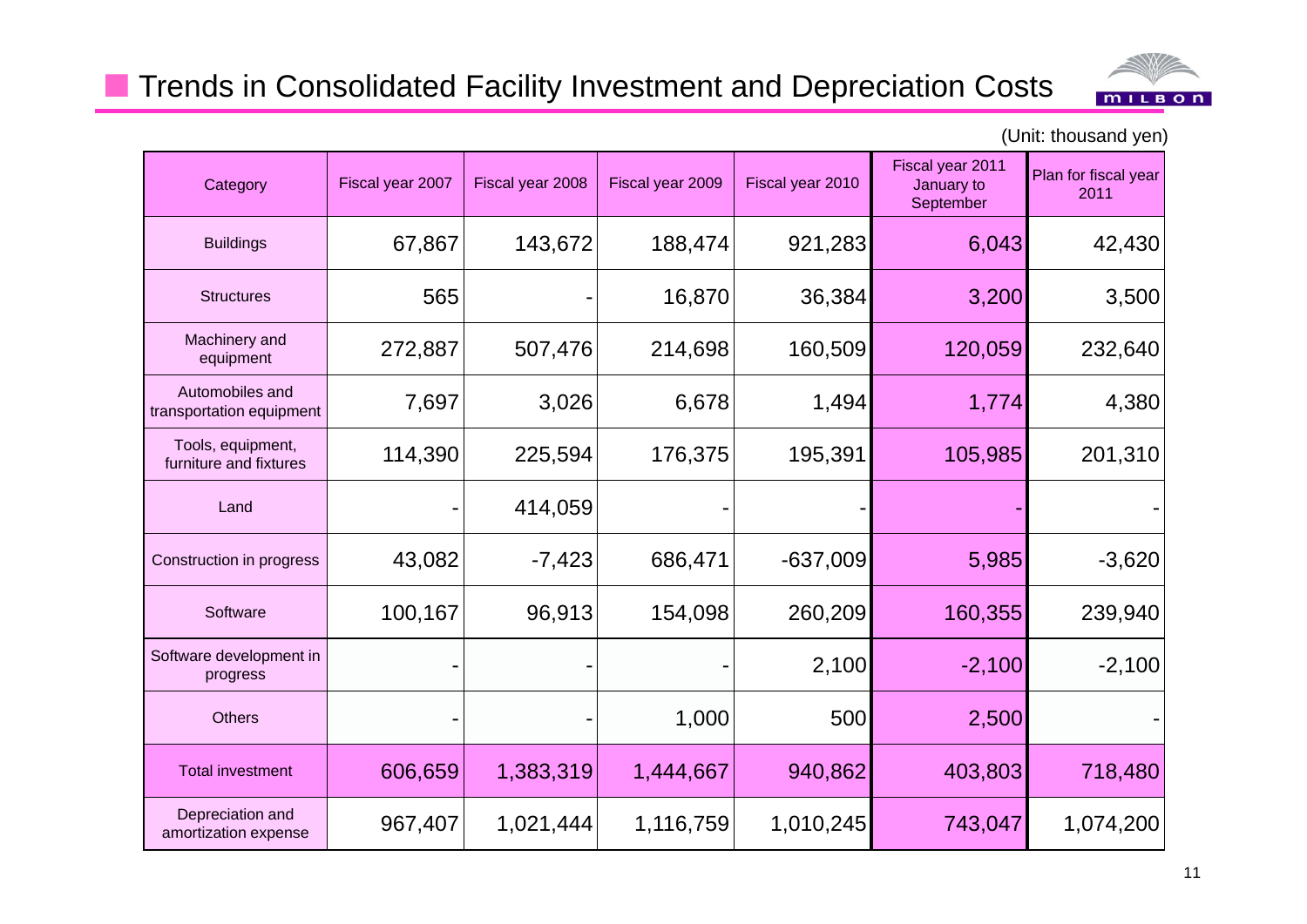# **Non-Consolidated Balance Sheet**



| Item                                                                                                                                                                        | Last business year<br>(December 20,<br>2010                                               | Ratio<br>(% ) | 3rd quarter under<br>review<br>(September 20,<br>2011)                                   | Ratio<br>(% ) | Increase/<br>decrease                                                          | Item                                                                                                                                                                         | Last business year<br>(December 20,<br>2010                    | Ratio<br>(% ) | 3rd quarter under<br>review<br>(September 20,<br>2011)                  | Ratio<br>(% ) | Increase/<br>decrease                                                       |
|-----------------------------------------------------------------------------------------------------------------------------------------------------------------------------|-------------------------------------------------------------------------------------------|---------------|------------------------------------------------------------------------------------------|---------------|--------------------------------------------------------------------------------|------------------------------------------------------------------------------------------------------------------------------------------------------------------------------|----------------------------------------------------------------|---------------|-------------------------------------------------------------------------|---------------|-----------------------------------------------------------------------------|
| Cash and bank deposits<br>Trade notes<br>Accounts receivable<br>Inventory assets<br>Deferred tax assets<br>Short term loans<br>Others<br>Allowance for doubtful<br>accounts | 2,344,171<br>653,056<br>2,225,899<br>2,067,015<br>144,532<br>5,989<br>81,668<br>$-10,124$ |               | 3,244,676<br>728,560<br>2,039,846<br>2,292,896<br>228,225<br>5,731<br>90,936<br>$-9,721$ |               | 900,505<br>75,504<br>$-186,053$<br>225,881<br>83,693<br>$-258$<br>9,268<br>403 | Accounts payable<br>Accrued expenses payable<br>Corporate taxes payable<br>Accrued consumption<br>taxes, etc.<br>Reserve for returned goods<br>Reserve for bonuses<br>Others | 467,142<br>1,280,705<br>635,475<br>19,075<br>64,280<br>158,931 |               | 571,322<br>935,427<br>556,494<br>89,963<br>41,824<br>278,500<br>195,745 |               | 104,180<br>$-345,278$<br>$-78,981$<br>89,963<br>22,749<br>214,220<br>36,814 |
| <b>Total current assets</b>                                                                                                                                                 | 7,512,209                                                                                 | 35.4          | 8,621,151                                                                                | 39.3          | 1,108,942                                                                      | <b>Total current liabilities</b>                                                                                                                                             | 2,625,609                                                      | 12.4          | 2,669,278                                                               | 12.2          | 43,669                                                                      |
| <b>Buildings</b><br>Machinery and equipment<br>Land<br>Construction in progress<br>Others                                                                                   | 4,044,882<br>1,068,452<br>4,763,766<br>3,634<br>366,963                                   |               | 3,795,820<br>947,357<br>4,763,766<br>9,619<br>342,030                                    |               | $-249,062$<br>$-121,095$<br>5,985<br>$-24,933$                                 | Allowance for retirement<br>benefits for employees<br>Reserve for loss on<br>guarantees<br>Customers' deposits<br>Long-term accrued<br>expenses payable                      | 38,400<br>81,779<br>282,408                                    |               | 5,529<br>37,200<br>81,779<br>282,408                                    |               | 5,529<br>$-1,200$                                                           |
| Total tangible fixed assets                                                                                                                                                 | 10,247,698                                                                                | 48.3          | 9,858,594                                                                                | 45.0          | $-389,104$                                                                     | <b>Total fixed liabilities</b>                                                                                                                                               | 402,587                                                        | 1.9           | 406,917                                                                 | 1.9           | 4,330                                                                       |
| Total intangible fixed<br>assets                                                                                                                                            | 447,754                                                                                   | 2.1           | 501,439                                                                                  | 2.3           | 53,685                                                                         | <b>Total liabilities</b>                                                                                                                                                     | 3,028,197                                                      | 14.3          | 3,076,196                                                               | 14.0          | 47,999                                                                      |
| Investment in securities<br>Shares in related<br>companies<br>Investments in related<br>companies<br>Long-term loans<br>Prepaid pension costs<br>Deferred tax assets        | 1,180,555<br>616,369<br>430,000<br>7,073<br>10,461<br>466,016                             |               | 1,076,078<br>616,369<br>430,000<br>6,234<br>545,082                                      |               | $-104,477$<br>$-839$<br>$-10,461$<br>79,066                                    | Capital stock<br>Capital surplus<br>Retained earnings<br>(Inc. current net income)<br>Treasury stock                                                                         | 2,000,000<br>199,120<br>16,159,396<br>(2,046,189)<br>$-38,254$ |               | 2,000,000<br>199,120<br>16,854,210<br>(1,530,364)<br>$-48,095$          |               | 694,814<br>$-9,841$                                                         |
| Others                                                                                                                                                                      | 301,624                                                                                   |               | 281,701                                                                                  |               | $-19,923$                                                                      | Total shareholders' equity                                                                                                                                                   | 18,320,261                                                     | 86.4          | 19,005,235                                                              | 86.7          | 684,974                                                                     |
| Allowance for doubtful<br>accounts                                                                                                                                          | $-12,584$                                                                                 |               | $-12,584$                                                                                |               |                                                                                | Net unrealized gains on<br>other securities                                                                                                                                  | $-141,280$                                                     |               | $-157,365$                                                              |               | $-16,085$                                                                   |
| Total investments and<br>other assets                                                                                                                                       | 2,999,516                                                                                 | 14.1          | 2,942,880                                                                                | 13.4          | $-56,636$                                                                      | Total valuation and<br>translation adjustments                                                                                                                               | $-141,280$                                                     | $-0.7$        | $-157,365$                                                              | $-0.7$        | $-16,085$                                                                   |
| <b>Total fixed assets</b>                                                                                                                                                   | 13,694,970                                                                                | 64.6          | 13,302,914                                                                               | 60.7          | $-392,056$                                                                     | Total net assets                                                                                                                                                             | 18,178,981                                                     | 85.7          | 18,847,869                                                              | 86.0          | 668,888                                                                     |
| <b>Total assets</b>                                                                                                                                                         | 21,207,179                                                                                | 100.0         | 21,924,065                                                                               | 100.0         | 716,886                                                                        | Total liabilities and net<br>assets                                                                                                                                          | 21,207,179                                                     | 100.0         | 21,924,065                                                              | 100.0         | 716,886                                                                     |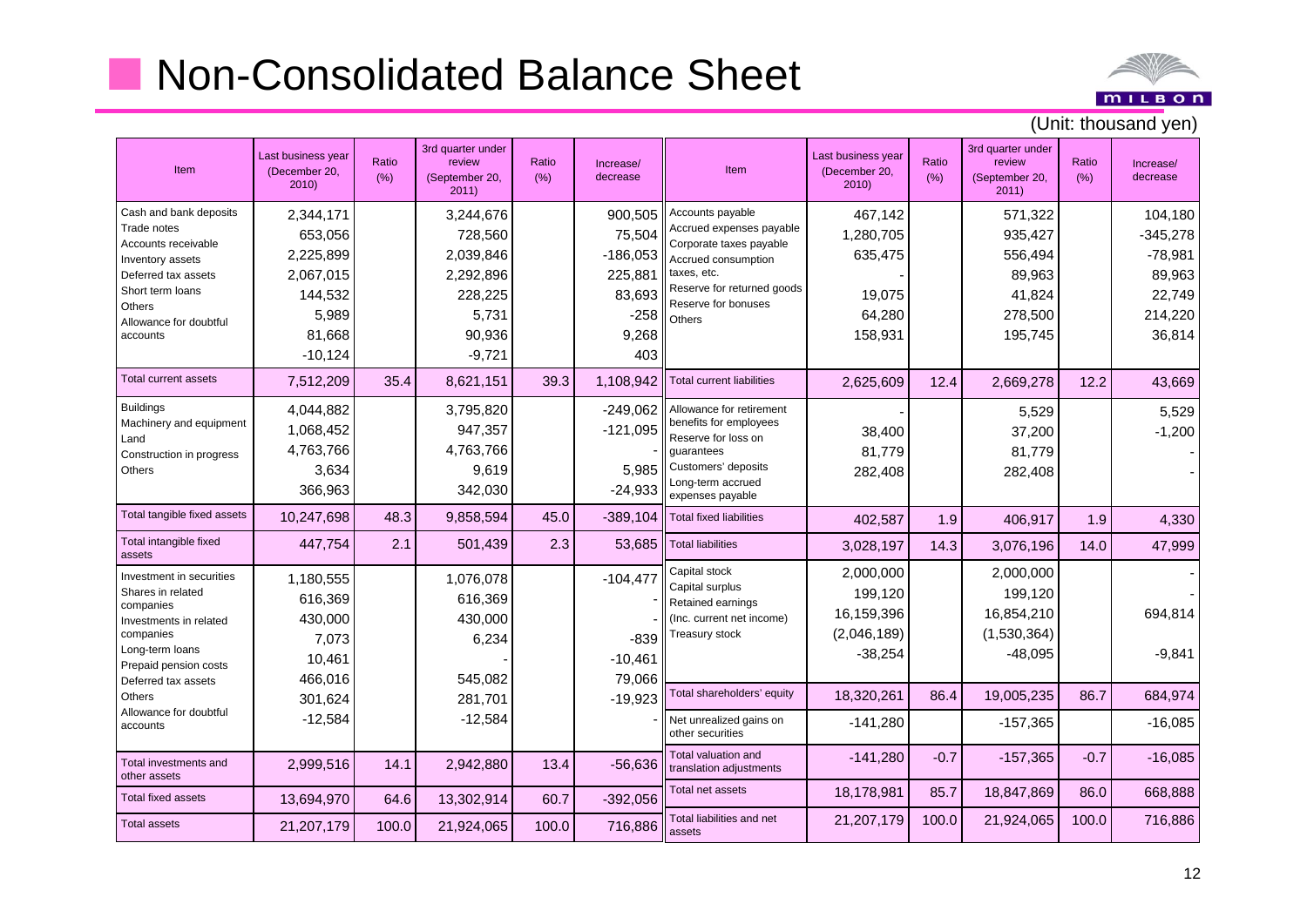### ■ Non-Consolidated Statement of Earnings (3rd Quarter, Cumulative)



|                                              |                                          | (Unit: thousand yen)                   |               |                            |               |                                                      |               |                    |                            |                                                       |                                     |  |  |  |
|----------------------------------------------|------------------------------------------|----------------------------------------|---------------|----------------------------|---------------|------------------------------------------------------|---------------|--------------------|----------------------------|-------------------------------------------------------|-------------------------------------|--|--|--|
|                                              |                                          |                                        |               |                            |               | 3rd quarter cumulative period (January to September) |               |                    |                            |                                                       |                                     |  |  |  |
|                                              |                                          | <b>Results for fiscal</b><br>year 2010 | Ratio<br>(% ) | Fiscal year 2011<br>target | Ratio<br>(% ) | Results for fiscal year<br>2011                      | Ratio<br>(% ) | Growth rate<br>(%) | Achievement<br>rate $(\%)$ | Increase/ decrease<br>against previous<br>fiscal year | Increase/decrease<br>against target |  |  |  |
|                                              | Hair care products                       | 7,173,410                              | 50.7          | 7,464,270                  | 50.8          | 7,394,718                                            | 50.2          | 103.1              | 99.1                       | 221,308                                               | $-69,552$                           |  |  |  |
|                                              | Hair coloring products                   | 5,286,614                              | 37.4          | 5,639,630                  | 38.3          | 5,833,630                                            | 39.5          | 110.3              | 103.4                      | 547,016                                               | 194,000                             |  |  |  |
| Product category totals                      | Permanent wave<br>products               | 1,477,165                              | 10.4          | 1,504,010                  | 10.2          | 1,326,302                                            | 9.0           | 89.8               | 88.2                       | $-150,863$                                            | $-177,708$                          |  |  |  |
|                                              | Others                                   | 206,158                                | 1.5           | 102,430                    | 0.7           | 198,907                                              | 1.3           | 96.5               | 194.2                      | $-7,251$                                              | 96,477                              |  |  |  |
|                                              | Net sales                                | 14,143,349                             | 100.0         | 14,710,340                 | 100.0         | 14,753,559                                           | 100.0         | 104.3              | 100.3                      | 610,210                                               | 43,219                              |  |  |  |
|                                              | Cost of sales                            | 4,827,853                              | 34.1          | 5,142,505                  | 35.0          | 5,039,257                                            | 34.2          | 104.4              | 98.0                       | 211,404                                               | $-103,248$                          |  |  |  |
|                                              | <b>Total sales revenues</b>              | 9,315,496                              | 65.9          | 9,567,835                  | 65.0          | 9,714,301                                            | 65.8          | 104.3              | 101.5                      | 398,805                                               | 146,466                             |  |  |  |
|                                              | Labor costs                              | 2,008,462                              | 14.2          | 2,165,970                  | 14.7          | 2,118,846                                            | 14.4          | 105.5              | 97.8                       | 110,384                                               | $-47,124$                           |  |  |  |
| Selling, general and administrative expenses | Travel costs/<br>transportation costs    | 386,397                                | 2.7           | 352,770                    | 2.4           | 386,071                                              | 2.6           | 99.9               | 109.4                      | $-326$                                                | 33,301                              |  |  |  |
|                                              | Sales/ advertising/<br>marketing costs*  | 1,421,619                              | 10.1          | 1,533,900                  | 10.4          | 1,501,234                                            | 10.2          | 105.6              | 97.9                       | 79,615                                                | $-32,666$                           |  |  |  |
|                                              | Depreciation and<br>amortization expense | 233,904                                | 1.7           | 355,695                    | 2.4           | 330,940                                              | 2.2           | 141.5              | 93.0                       | 97,036                                                | $-24,755$                           |  |  |  |
|                                              | Others                                   | 2,392,481                              | 16.9          | 2,545,780                  | 17.3          | 2,553,538                                            | 17.3          | 106.7              | 100.3                      | 161,057                                               | 7,758                               |  |  |  |
|                                              | Total                                    | 6,442,866                              | 45.6          | 6,954,115                  | 47.3          | 6,890,631                                            | 46.7          | 106.9              | 99.1                       | 447,765                                               | $-63,484$                           |  |  |  |
|                                              | Operating income                         | 2,872,629                              | 20.3          | 2,613,720                  | 17.8          | 2,823,670                                            | 19.1          | 98.3               | 108.0                      | $-48,959$                                             | 209,950                             |  |  |  |
|                                              | Income                                   | 87,903                                 | 0.6           | 61,290                     | 0.4           | 78,343                                               | 0.5           | 89.1               | 127.8                      | $-9,560$                                              | 17,053                              |  |  |  |
| Non-operating                                | Costs                                    | 255.699                                | 1.8           | 260,410                    | 1.8           | 269,588                                              | 1.8           | 105.4              | 103.5                      | 13,889                                                | 9,178                               |  |  |  |
|                                              | Ordinary income                          | 2,704,833                              | 19.1          | 2,414,600                  | 16.4          | 2,632,425                                            | 17.8          | 97.3               | 109.0                      | $-72,408$                                             | 217,825                             |  |  |  |
|                                              | Income                                   | 4,507                                  | 0.0           |                            |               | 3,158                                                | 0.0           | 70.1               |                            | $-1,349$                                              | 3,158                               |  |  |  |
| Extraordinary                                | Loss                                     | 24,854                                 | 0.2           | 30,000                     | 0.2           | 103,840                                              | 0.7           | 417.8              | 346.1                      | 78,986                                                | 73,840                              |  |  |  |
|                                              | Quarterly net income before<br>taxes     | 2,684,486                              | 19.0          | 2,384,600                  | 16.2          | 2,531,743                                            | 17.2          | 94.3               | 106.2                      | $-152,743$                                            | 147,143                             |  |  |  |
|                                              | Income taxes-Current                     | 1,071,340                              | 7.6           | 1,057,300                  | 7.2           | 1,161,224                                            | 7.9           |                    |                            | 89,884                                                | 103,924                             |  |  |  |
|                                              | Income taxes-Deferred                    | $-10,270$                              | $-0.1$        | $-107,900$                 | $-0.7$        | $-151,855$                                           | $-1.0$        | 95.1               | 106.3                      | $-141,585$                                            | $-43,955$                           |  |  |  |
|                                              | Quarterly net income                     | 1,623,416                              | 11.5          | 1,435,200                  | 9.8           | 1,522,375                                            | 10.3          | 93.8               | 106.1                      | $-101,041$                                            | 87,175                              |  |  |  |

\* "Sales/ advertising/ marketing costs" shows the total of sales promotion costs, advertising costs and market development costs.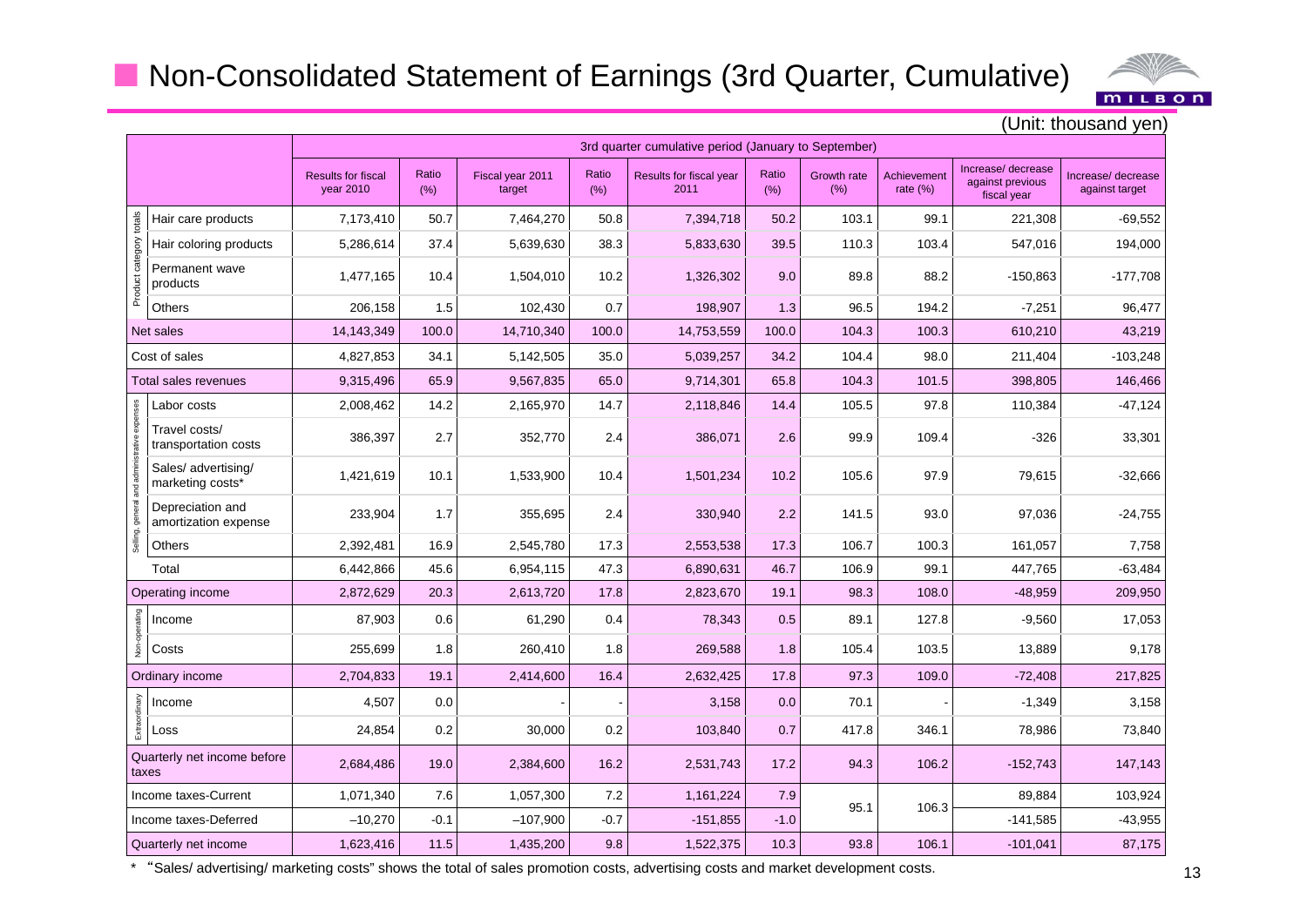### **Non-Consolidated Trends in the Proportions of New Products** and R&D Costs in Total Sales



|                                               | Hair care<br>products | Hair coloring<br>products | Permanent<br>wave<br>products | <b>Others</b> | Total            | New product<br>ratio<br>(% ) | <b>Test</b><br>research<br>costs | Ratio of test<br>research costs<br>(% ) | <b>Comments</b>                                                                                                                                                 |
|-----------------------------------------------|-----------------------|---------------------------|-------------------------------|---------------|------------------|------------------------------|----------------------------------|-----------------------------------------|-----------------------------------------------------------------------------------------------------------------------------------------------------------------|
| Fiscal year<br>2007                           | 259,884               | 3,247,352                 | 129,446                       |               | $-3,636,683$     | 19.6                         | 573,268                          | 3.3                                     | Ordeve<br>Prejume (perm/floss/wax)                                                                                                                              |
| Fiscal year<br>2008                           | 1,897,975             | 996,019                   | 678,564                       |               | $-3,572,559$     | 18.4                         | 667,886                          | 3.6                                     | Deesse's Linkage HY<br>Liscio Knoteur/Liseinter<br>Inphenom/Prejume Drop<br>Prejume Milk<br>2 color support products                                            |
| Fiscal year<br>2009                           | 2,323,359             | 507,233                   | 270,214                       |               | $-3,100,806$     | 15.4                         | 766,493                          | 4.0                                     | Deesse's Neu/ Aujua<br>Liscio Knoteur SH/Farglan<br>Prejume Luvento<br>Prejume CMC Wave<br>Inphenom Daily Care<br>Color remover/Ajit Control                    |
| Fiscal year<br>2010                           | 1,664,063             | 178,555                   | 504,829                       |               | 16,797 2,364,246 | 11.5                         | 838,005                          |                                         | Qufra<br>Deesse's Aprou<br>Melenate<br>4.3 Liscio Glanfe<br>Aujua/Lifume<br>Additional colors for Ordeve (Nudy<br>Line)                                         |
| Fiscal year<br>2011<br>January -<br>September | 2,309,828             | 1,121,763                 | 2,467                         |               | 3,434,058        | 22.0                         | 712,758                          |                                         | Deesse's Neu due<br>Deesse's Linkage-µ (mu)<br>4.8 Additional colors for Ordeve<br>(Smoky Line)<br>Fierli                                                       |
| Fiscal year<br>2011<br><b>Target</b>          | 2,930,000             | 1,180,000                 | 10,000                        |               | $- 4,120,000 $   | 19.3                         | 883,000                          | 4.4                                     | Aujua Aging Spa<br>Ordeve Beaute (grey)<br>Nigelle Dressia Collection Wax<br>Series<br>Additional colors for Ordeve (Sheer<br>Line)<br>Deesse's Shine Treatment |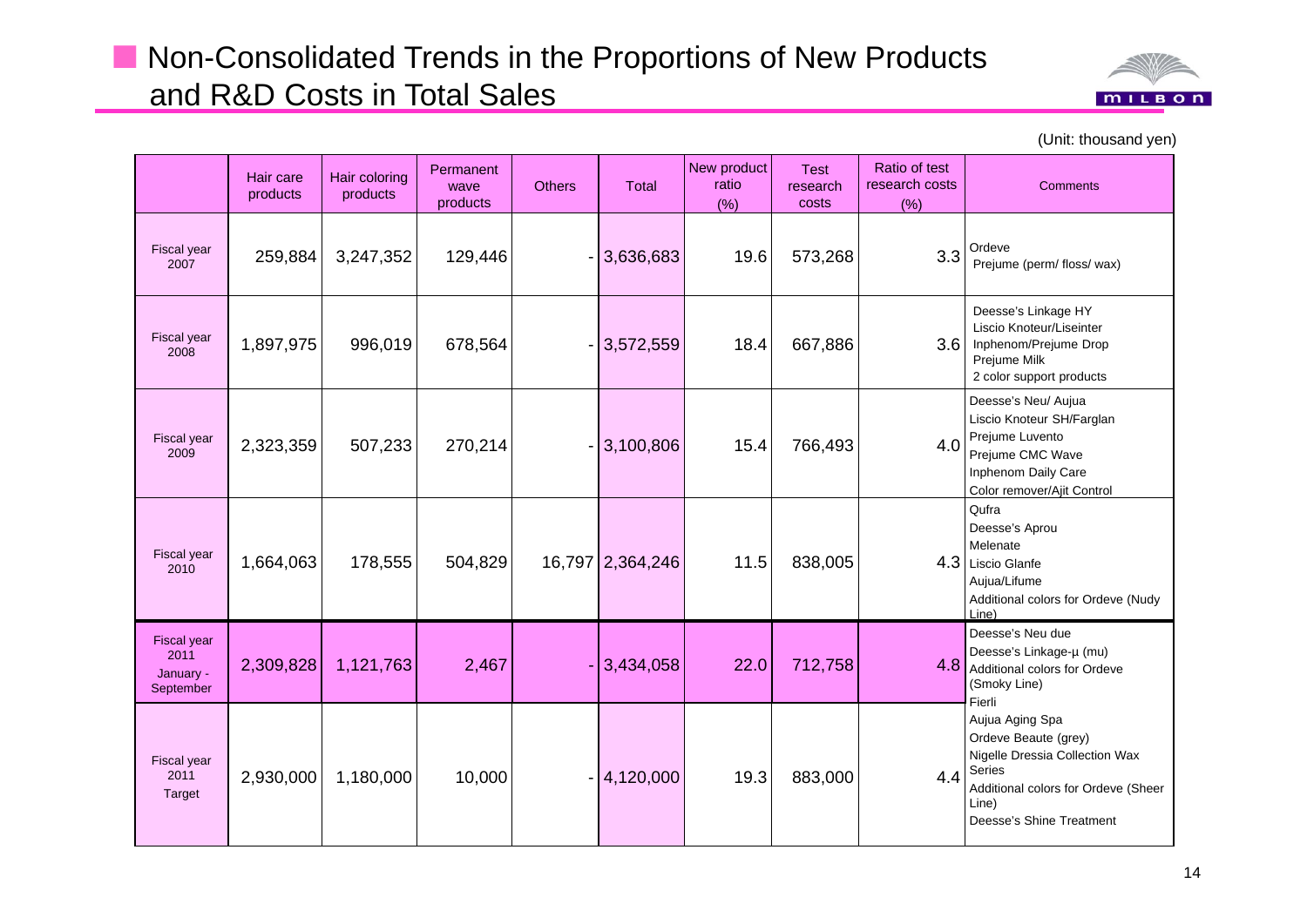### **The Trends in Market Related Data, Milbon Salons and Field Persons**



|                                                     | Fiscal year<br>2006 | <b>Fiscal year</b><br>2007 | <b>Fiscal year</b><br>2008 | <b>Fiscal year</b><br>2009 | <b>Fiscal year</b><br>2010 | Fiscal year<br>2011                           | <b>Comments</b>                                                                                                                                                                                        |
|-----------------------------------------------------|---------------------|----------------------------|----------------------------|----------------------------|----------------------------|-----------------------------------------------|--------------------------------------------------------------------------------------------------------------------------------------------------------------------------------------------------------|
| Number of beauty salons (salons)                    | 217,769             | 219,573                    | 221,394                    | 223.645                    |                            |                                               | Ministry of Health, Labor and Welfare                                                                                                                                                                  |
| Number of beauty therapists (people)                | 431,685             | 435.275                    | 443,944                    | 453,371                    |                            |                                               | Number of beauty salon facilities/ number of employees (year-end)                                                                                                                                      |
| Beauty customer population (thousands<br>of people) | 41.646              | 40.519                     | 40,119                     | 39,720                     |                            | $*38,668$<br>* 39,732 (as of April)<br>.2011) | National Census Report Population Statistics, Statistics Bureau,<br>Ministry of Internal Affairs and Communications<br>Estimated population of females aged 15 to 64 years of age (as of<br>October 1) |

The figures for the 2010 beauty population have been revised due to the preliminary statistics from the 2010 national population census. The beauty population prior to 2009 cannot be revised because the retroactive interpolated corrected values of the age-specific population statistics for that period have not been disclosed.)

(as of September 20)

#### **Milbon salon trends**

|                         | <b>Milbon salon trends</b>            |                            |                            |                            |                            |                            | (as of August 20) |
|-------------------------|---------------------------------------|----------------------------|----------------------------|----------------------------|----------------------------|----------------------------|-------------------|
|                         |                                       | <b>Fiscal year</b><br>2006 | <b>Fiscal year</b><br>2007 | <b>Fiscal year</b><br>2008 | <b>Fiscal year</b><br>2009 | <b>Fiscal year</b><br>2010 | Fiscal year 2011  |
|                         | Milbon salons (salons)                | 2,439                      | 2,404                      | 2,210                      | 2,657                      | 2,784                      | 2,850             |
| <b>Tokyo Branch</b>     | Sales per salon<br>(thousands of yen) | 1,937                      | 1,999                      | 2,160                      | 2,170                      | 2,254                      |                   |
|                         | Milbon salons (salons)                | 1,452                      | 1,505                      | 1,368                      | 1,558                      | 1,643                      | 1,640             |
| Nagoya<br><b>Branch</b> | Sales per salon<br>(thousands of yen) | 1,711                      | 1,706                      | 1,848                      | 1,559                      | 1,858                      |                   |
| Osaka                   | Milbon salons (salons)                | 2,769                      | 2,416                      | 2,312                      | 2,616                      | 2,464                      | 2,571             |
| <b>Branch</b>           | Sales per salon<br>(thousands of yen) | 1,784                      | 1,908                      | 2,013                      | 2,040                      | 2,158                      |                   |
| Fukuoka                 | Milbon salons (salons)                |                            | 435                        | 431                        | 552                        | 680                        | 588               |
| <b>Branch</b>           | Sales per salon<br>(thousands of yen) | ------                     | 1,572                      | 1,564                      | 1,538                      | 1,671                      |                   |
|                         | Milbon salons (salons)                | 6,660                      | 6,760                      | 6,321                      | 7,383                      | 7,571                      | 7,649             |
| Total                   | Sales per salon<br>(thousands of yen) | 1,824                      | 1,872                      | 1,997                      | 1,947                      | 2,088                      |                   |



#### **Trend in field persons**

|                                        | <b>Fiscal year</b><br>2006 | <b>Fiscal year</b><br>2007 | <b>Fiscal year</b><br>2008 | <b>Fiscal year</b><br>2009 | <b>Fiscal year</b><br>2010 | <b>Fiscal year</b><br>2011 |
|----------------------------------------|----------------------------|----------------------------|----------------------------|----------------------------|----------------------------|----------------------------|
| Field persons (people)                 | 180                        | 197                        | 202                        | 206                        | 224                        | 14 people                  |
| Sales per person<br>(thousands of yen) | 95,689                     | 89.475                     | 90.705                     | 91.971                     | 92,022                     | currently in<br>training   |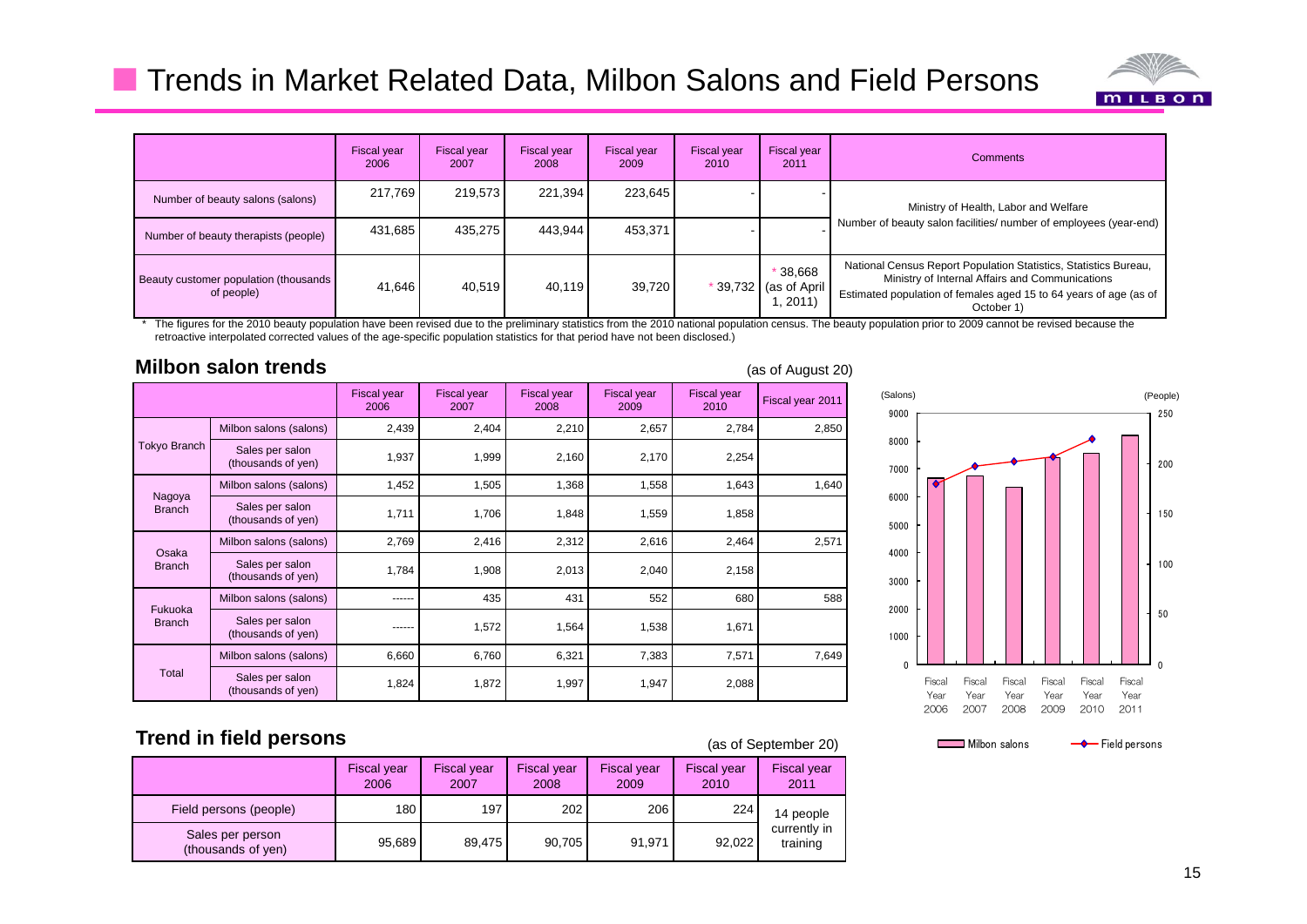# **Subsidiaries (3rd Quarter, Cumulative)**



# **United States - MILBON USA, INC.**

|       |                         |                            | Amount        | Increase                                 |                                               |                    |                             |
|-------|-------------------------|----------------------------|---------------|------------------------------------------|-----------------------------------------------|--------------------|-----------------------------|
|       | Unit                    | Results for fiscal<br>year | <b>Target</b> | <b>Results in current</b><br>fiscal year | (decrease)<br>against previous<br>fiscal year | Growth rate<br>(%) | Achieveme<br>nt rate $(\%)$ |
| Sales | Thousands<br>of dollars | 3,167                      | 3,276         | 3,245                                    | 77                                            | 102.4              | 99.1                        |
|       | Thousands<br>of yen     | 287,869                    | 262,080       | 266,871                                  | $-20,998$                                     | 92.7               | 101.8                       |

- Straight perm menu proposal activities for Cashmere Luminance, a product emphasizing the sense of luster that was launched in April, a period of straight perm demand, was accepted by the market and permanent wave products, which had continued a slightly decreasing trend, turned towards slight growth.

- Sales of hair care products such as the shampoo and treatment Fierli, which is recommended in conjunction with Cashmere Luminance, and Deesse's Neu Due, etc., progressed steadily.
- As a result of concentrating on educational activities in the introduction of Japan's unique salon treatment menus, sales of salon treatment agents (Linkage HY, Inphenom) progressed steadily, contributing to increased sales of hair care products overall.

|                            | Unit                    | Results for fiscal year | Results in current fiscal<br>year | Growth rate (%) | Number of<br>salons |  |
|----------------------------|-------------------------|-------------------------|-----------------------------------|-----------------|---------------------|--|
| Hair care products         | Thousands of<br>dollars | 2,191                   | 2,240                             | 102.2           | 1,098               |  |
|                            | Thousands of yen        | 199,150                 | 184,246                           | 92.5            |                     |  |
| Hair coloring<br>products  | Thousands of<br>dollars | 167                     | 192                               | 114.9           | 185                 |  |
|                            | Thousands of yen        | 15,259                  | 15,864                            | 104.0           |                     |  |
| Permanent wave<br>products | Thousands of<br>dollars | 754                     | 767                               | 101.7           | 906                 |  |
|                            | Thousands of yen        | 68,592                  | 63,128                            | 92.0            |                     |  |

|  |  | * Number of Milbon product handling salons by segment is data current as of June 2011. |
|--|--|----------------------------------------------------------------------------------------|
|--|--|----------------------------------------------------------------------------------------|

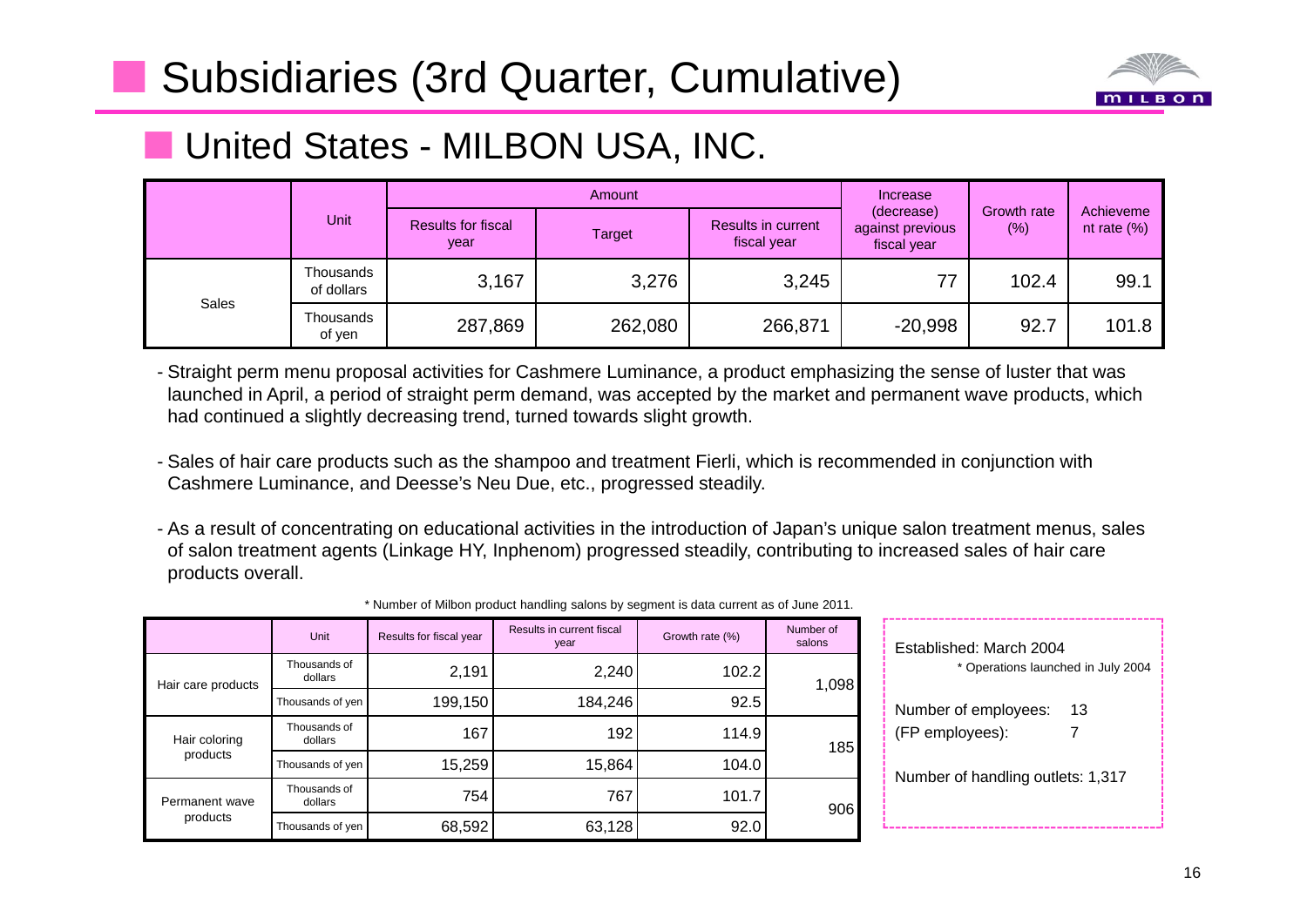# **Subsidiaries (3rd Quarter, Cumulative)**



# ■ China - Milbon Trading (Shanghai) Co., Ltd.

|       |                         |                                   | Amount        | Increase                                 |                                               |                       |                             |  |
|-------|-------------------------|-----------------------------------|---------------|------------------------------------------|-----------------------------------------------|-----------------------|-----------------------------|--|
|       | Unit                    | <b>Results for fiscal</b><br>year | <b>Target</b> | <b>Results in current</b><br>fiscal year | (decrease)<br>against previous<br>fiscal year | Growth rate<br>$(\%)$ | Achieveme<br>nt rate $(\%)$ |  |
| Sales | Thousands<br>of dollars | 3,701                             | 6,110         | 6,999                                    | 3,297                                         | 189.1                 | 114.6                       |  |
|       | Thousands<br>of yen     | 49,193                            | 79,430        | 87,137                                   | 37,944                                        | 177.1                 | 109.7                       |  |

- Differentiation from existing manufacturers progressed because we refined our activities down to urban areas with high GDP per head in the east China region (Shanghai City, Jiangsu and Zhejiang) and the south China region (Guangdong, Fukien) and deployed activities centered on educational activities in areas such as sales information, improvement of staff awareness and technical guidance, etc., at top salons that have acquired wealthy customers.

- Against the backdrop of Japanese hair styles being fashionable among Chinese women, who are sensitive to trends, Japanese-transmitted hair styles, beauty techniques and products are being evaluated highly by the Chinese salons that lead fashion. Furthermore, as a result of educational activities conducted through technique workshops, etc., sales of hair coloring products and permanent wave products are expanding steadily.

|                            | <b>Unit</b>             | Results for fiscal year | Results in current fiscal<br>year | Growth rate (%) | Number of<br>salons |
|----------------------------|-------------------------|-------------------------|-----------------------------------|-----------------|---------------------|
| Hair care products         | Thousands of<br>dollars | 1,908                   | 2,926                             | 153.4           | 220                 |
|                            | Thousands of yen        | 25,357                  | 36,428                            | 143.7           |                     |
| Hair coloring<br>products  | Thousands of<br>dollars | 1,639                   | 3,538                             | 215.8           | 257                 |
|                            | Thousands of yen        | 21,788                  | 44,045                            | 202.2           |                     |
| Permanent wave<br>products | Thousands of<br>dollars | 154                     | 535                               | 347.5           | 193                 |
|                            | Thousands of yen        | 2,046                   | 6,663                             | 325.7           |                     |

| Established: November 2007<br>* Operations launched in February 2009 |          |  |  |  |  |  |  |
|----------------------------------------------------------------------|----------|--|--|--|--|--|--|
| Number of employees:<br>(FP employees):                              | 15<br>11 |  |  |  |  |  |  |
| Number of handling outlets: 338                                      |          |  |  |  |  |  |  |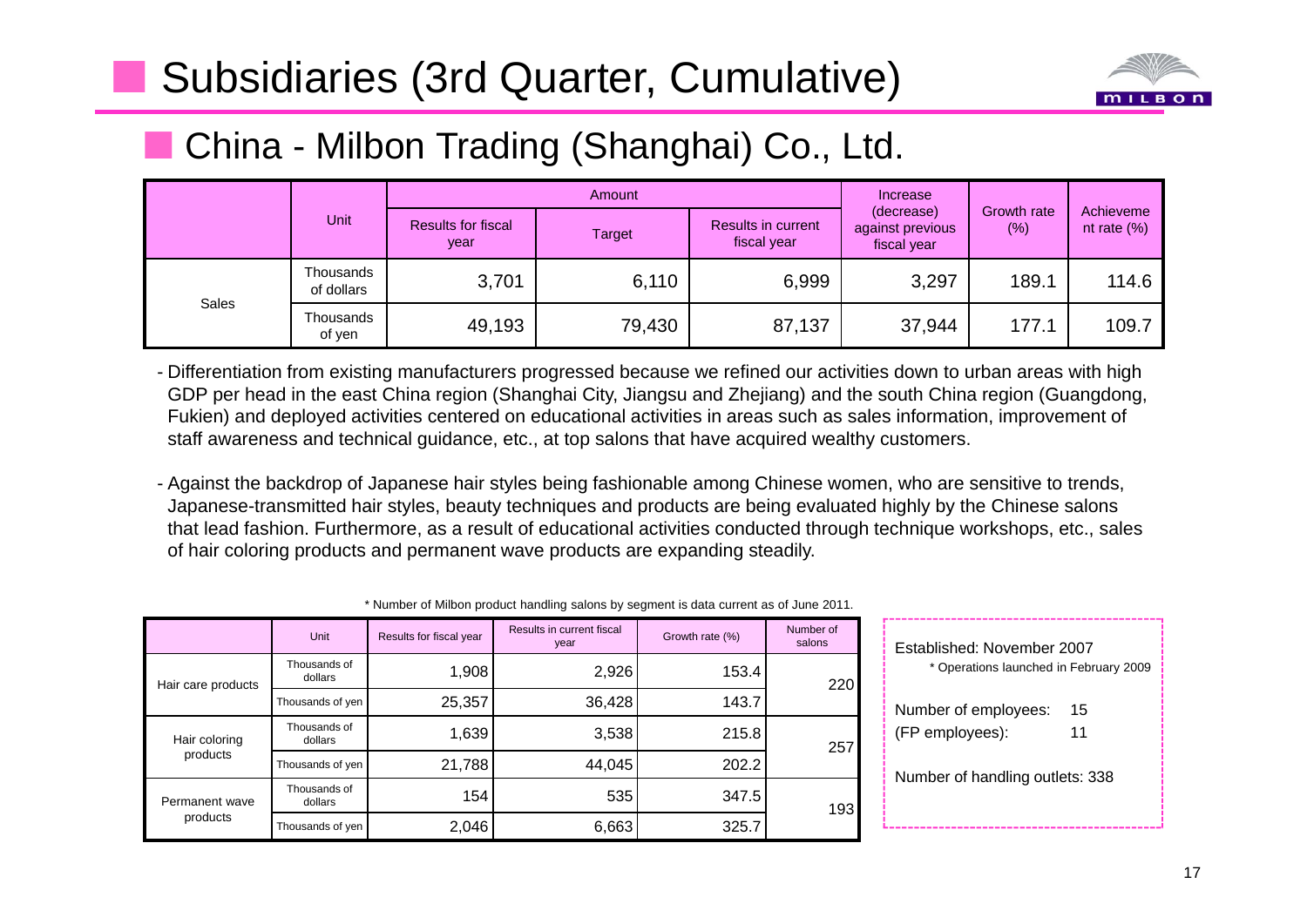# **Subsidiaries (3rd Quarter, Cumulative)**



# ■ South Korea - Milbon Korea Co., Ltd.

|       |                         |                                   | Amount        | Increase                                 |                                               |                     |                             |
|-------|-------------------------|-----------------------------------|---------------|------------------------------------------|-----------------------------------------------|---------------------|-----------------------------|
|       | Unit                    | <b>Results for fiscal</b><br>year | <b>Target</b> | <b>Results in current</b><br>fiscal year | (decrease)<br>against previous<br>fiscal year | Growth rate<br>(% ) | Achieveme<br>nt rate $(\%)$ |
| Sales | Thousands<br>of dollars | 1,493,187                         | 2,713,000     | 3,362,245                                | ,869,058                                      | 225.2               | 123.9                       |
|       | Thousands<br>of yen     | 116,601                           | 203,475       | 246,897                                  | 130,296                                       | 211.7               | 121.3                       |

- We rode the color boom in the South Korean market and activated educational activities on hair coloring. Sales of hair coloring products centered on ORDEVE fashion colors expanded. In addition, sales of the digital perm agent Liscio Knoteur, and the leave-in treatment Deesse's Aprou, core menus at local salons, progressed steadily.

- As a result of focusing on thoroughgoing educational activities for target salons and educational support activities such as various types of seminars, etc., we have established an image as a comprehensive high quality/ high value brand. Recognition in the South Korean market is increasing and we have also acquired the trust of local hair designers. The number of inquiries from large, high quality salons who say they want to shift from other manufacturers is increasing rapidly.

\* Number of Milbon product handling salons by segment is data current as of September 2010.

|                            | <b>Unit</b>               | Results for fiscal year | Results in current fiscal<br>year | Growth rate (%) | Number of<br>salons |  |
|----------------------------|---------------------------|-------------------------|-----------------------------------|-----------------|---------------------|--|
| Hair care products         | Thousands of<br>dollars   | 426,006                 | 909,000                           | 213.4           | 589                 |  |
|                            | Thousands of yen          | 33,266                  | 66,749                            | 200.7           |                     |  |
| Hair coloring<br>products  | Thousands of<br>dollars   | 1,016,682               | 2,226,283                         | 219.0           | $*1,128$            |  |
|                            | Thousands of yen          | 79,391                  | 163,480                           | 205.9           |                     |  |
| Permanent wave<br>products | Thousands of<br>dollars   | 43,266                  | 213,766                           | 494.1           | 186                 |  |
|                            | 3,378<br>Thousands of yen |                         | 15,697                            | 464.7           |                     |  |

| Established: July 2009<br>* Operations launched in December 2009 |  |  |  |  |  |  |  |
|------------------------------------------------------------------|--|--|--|--|--|--|--|
| Number of employees:<br>14<br>(FP employees):<br>9               |  |  |  |  |  |  |  |
| Number of handling outlets: 4,946<br>* Including sales agents.   |  |  |  |  |  |  |  |

\* The number of Milbon product-handling salons in the Korean market is surveyed once a year in consultation with our local distributor so the figures have not been updated this time.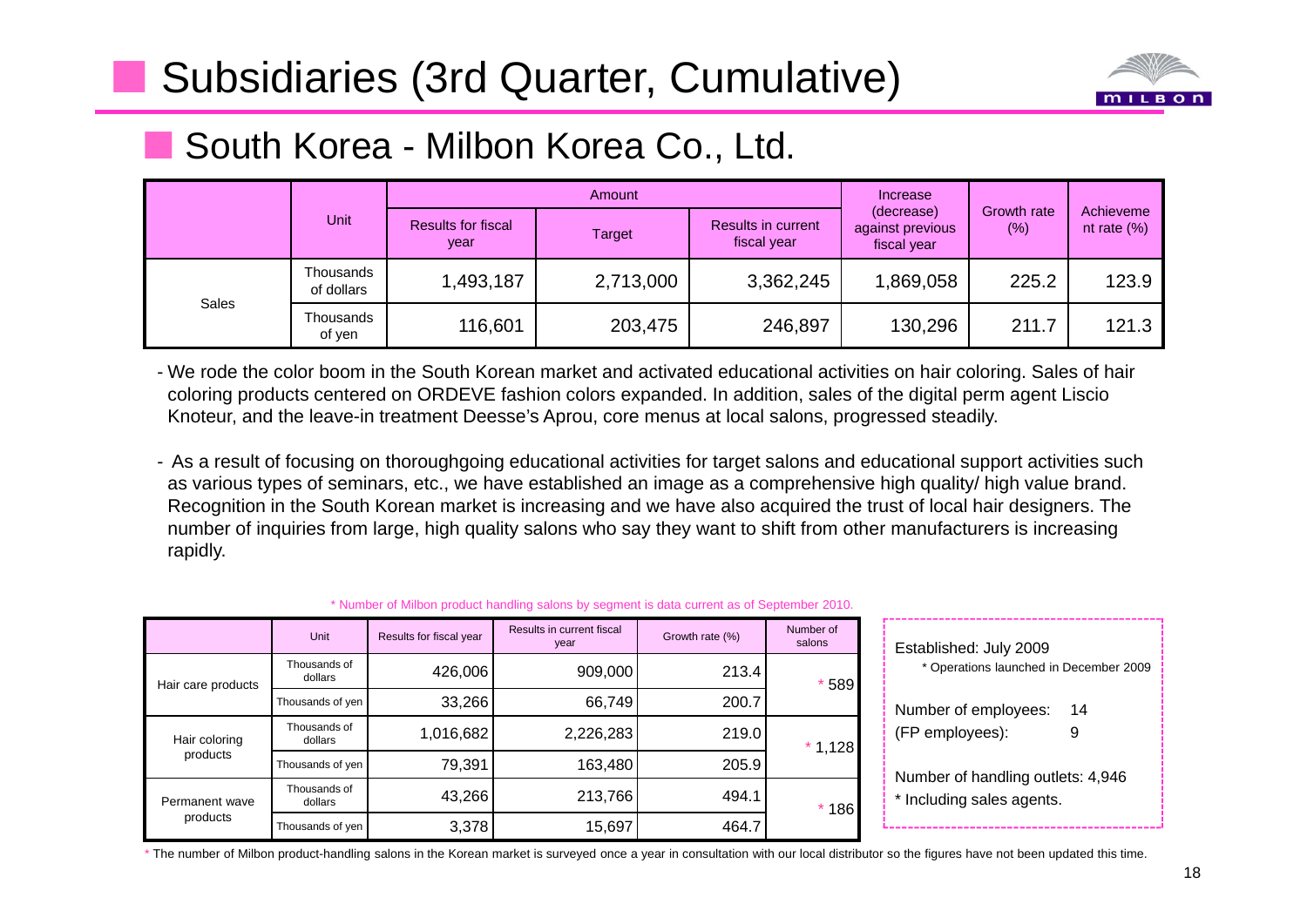# **Reference Materials**

1. Hair Cosmetic Shipping Statistics (Milbon only)

2. Hair Cosmetic Shipping Statistics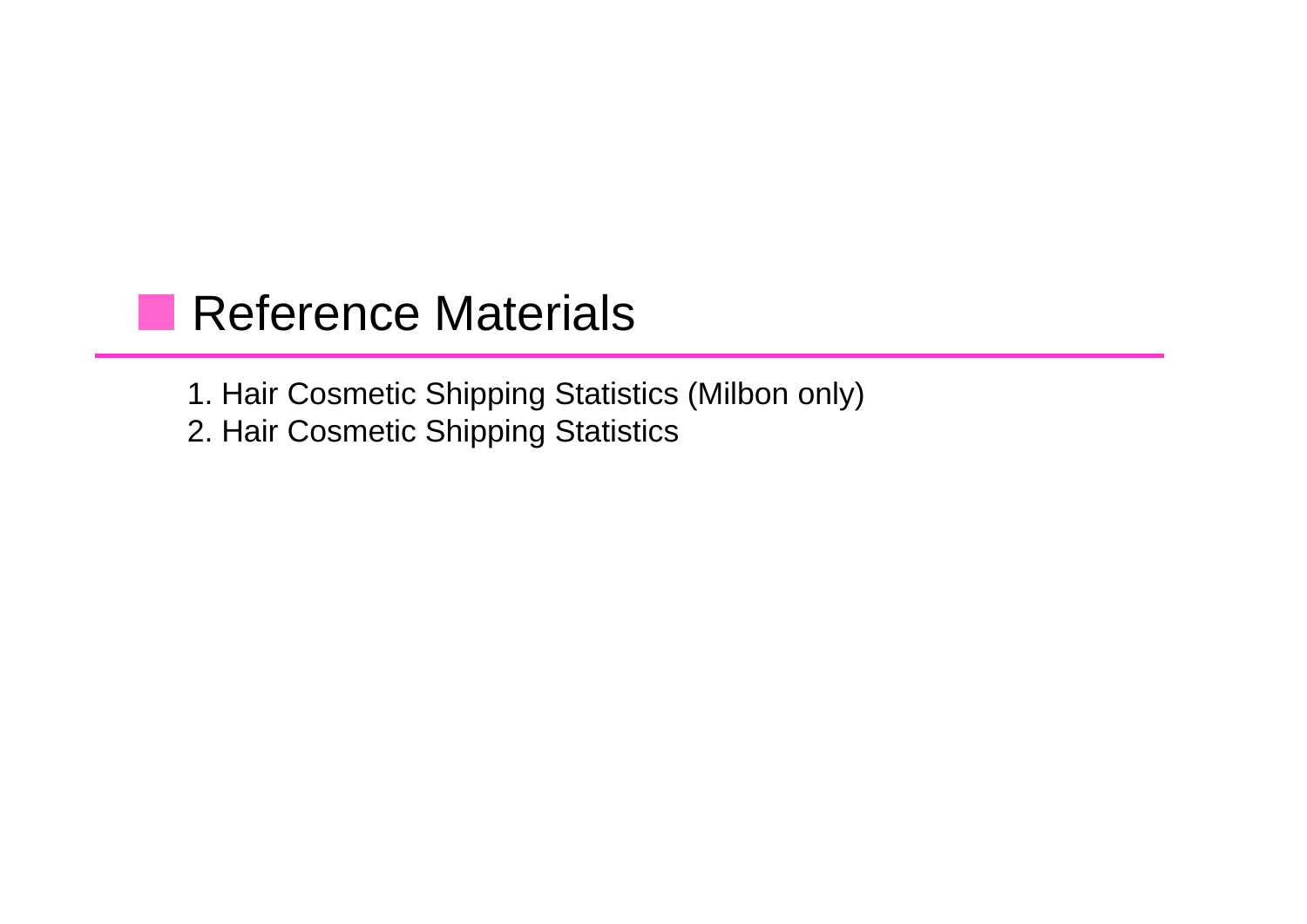

|                        | Fiscal year 2010<br>(January - September) | Fiscal year 2011<br>(January - September) | Growth rate (%) | <b>Comments</b>                             |
|------------------------|-------------------------------------------|-------------------------------------------|-----------------|---------------------------------------------|
| Shampoo                | 1,207,827                                 | 1,349,196                                 | 111.7           | Deesse's Neu Due                            |
| <b>Rinse</b>           | 229,496                                   | 202,056                                   | 88.0            | Inphenom                                    |
| Hair tonic             | 208,294                                   | 184,685                                   | 88.7            | Deesse's Lifa<br><b>AGN</b>                 |
| <b>Treatment</b>       | 3,782,147                                 | 4,109,938                                 | 108.7           | Deesse's Neu due<br>Deesse's Linkage-µ (mu) |
| Hair cream             | 6,700                                     | 5,640                                     | 84.2            |                                             |
| Hair conditioner       | 1,456,145                                 | 1,294,908                                 | 88.9            | Prejume<br>Deesse's Aprou, Qufra            |
| Hair spray             | 709,106                                   | 689,581                                   | 97.2            | Nigelle Lafusion<br>Prejume, Qufra          |
| Hair coloring products | 5,607,935                                 | 6,186,689                                 | 110.3           | Ordeve<br>Liseinter, Farglan                |
| Permanent              | 1,565,791                                 | 1,405,208                                 | 89.7            | Liscio Knoteur<br>Prejume, Live Noble       |
| <b>Others</b>          | 217,467                                   | 209,419                                   | 96.3            | Rod, roller, iron                           |
| Sales rebates          | $-847,562$                                | $-883,765$                                | 104.3           |                                             |
| <b>Total</b>           | 14, 143, 349                              | 14,753,559                                | 104.3           |                                             |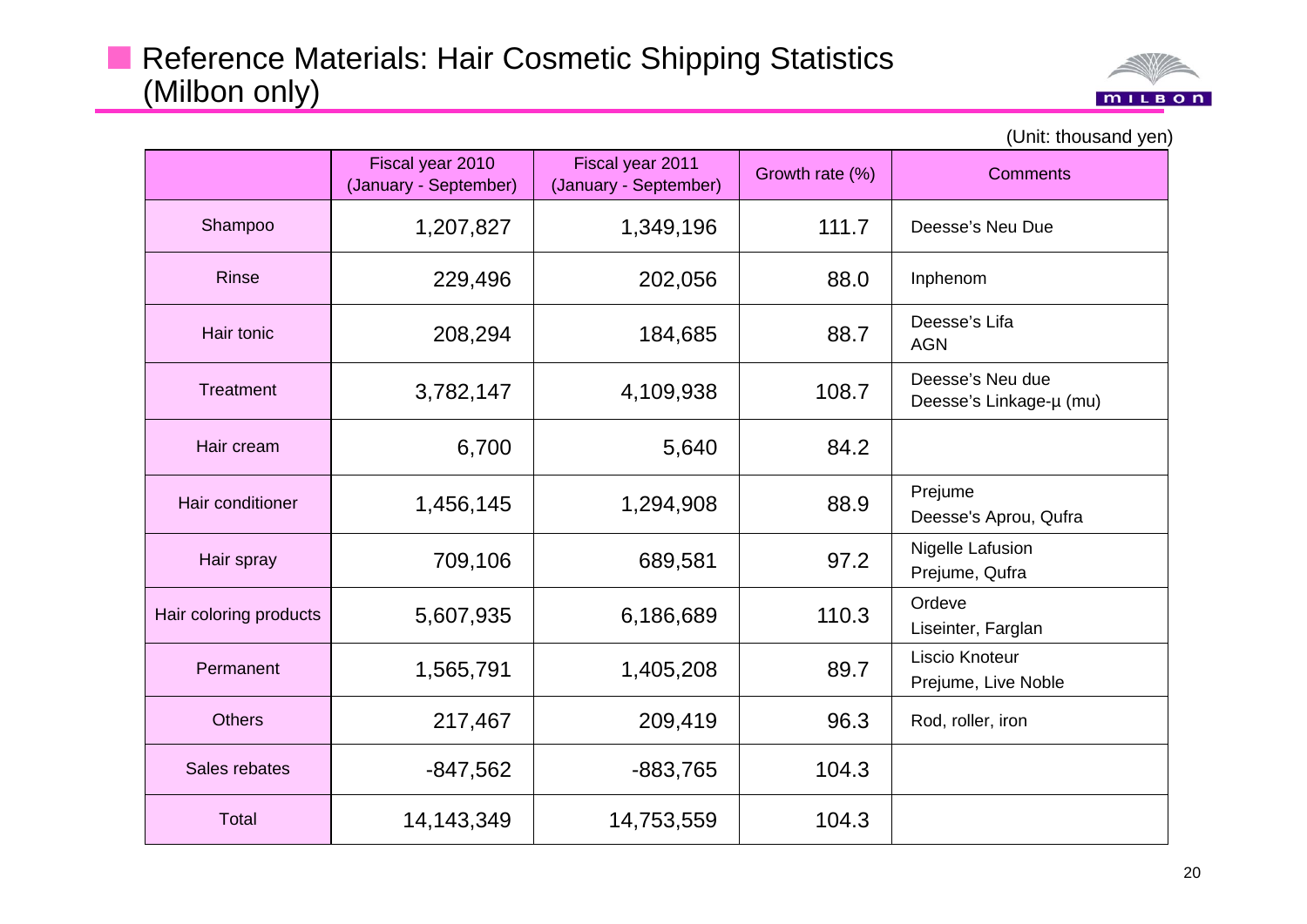## Reference Materials: Hair Cosmetic Shipping Statistics



|                                 |                            | January  | February | March    | April    | May    | June     | July     | August | September | October | November | December | Total<br>(January - July) | Growth rate (%)<br>(%) |
|---------------------------------|----------------------------|----------|----------|----------|----------|--------|----------|----------|--------|-----------|---------|----------|----------|---------------------------|------------------------|
|                                 | Fiscal year<br>2010        | 7,033    | 6,841    | 8,792    | 8,688    | 8,569  | 9,248    | 11,382   | 9,040  | 8,372     | 8,290   | 9,311    | 9,533    | 60,553                    |                        |
| Shampoo                         | Fiscal year<br>2011        | 6,153    | 8,545    | 8,097    | 8,620    | 8,973  | 10,055   | 10,353   |        |           |         |          |          | 60,796                    | 100.4                  |
|                                 | Balance                    | -880     | 1,704    | $-695$   | $-68$    | 404    | 807      | $-1,029$ |        |           |         |          |          | 243                       |                        |
|                                 | Fiscal year<br>2010        | 2,343    | 2,024    | 2,273    | 2,487    | 2,488  | 2,553    | 2,643    | 2,698  | 2,339     | 2,357   | 2,346    | 2,607    | 16,811                    |                        |
| Rinse                           | <b>Fiscal</b> vear<br>2011 | 1,853    | 2,239    | 2,181    | 2,302    | 2,486  | 2,678    | 2,634    |        |           |         |          |          | 16,373                    | 97.4                   |
|                                 | Balance                    | $-490$   | 215      | $-92$    | $-185$   | $-2$   | 125      | -9       |        |           |         |          |          | $-438$                    |                        |
|                                 | Fiscal year<br>2010        | 1,098    | 1,346    | 1,380    | 1,359    | 1,339  | 1,644    | 1,404    | 1,427  | 1,512     | 1,516   | 1,574    | 1,536    | 9,570                     |                        |
| Hair tonic                      | Fiscal year<br>2011        | 1,095    | 1,296    | 1,248    | 1,270    | 1,311  | 1,742    | 1,588    |        |           |         |          |          | 9,550                     | 99.8                   |
|                                 | Balance                    | -3       | $-50$    | $-132$   | $-89$    | $-28$  | 98       | 184      |        |           |         |          |          | $-20$                     |                        |
|                                 | Fiscal year<br>2010        | 5,193    | 5,340    | 7,827    | 6,846    | 6,266  | 7,158    | 7,303    | 6,704  | 6,855     | 6,804   | 7,549    | 7,712    | 45,933                    |                        |
| Treatment                       | Fiscal year<br>2011        | 4,601    | 6,833    | 6,098    | 6,589    | 6,005  | 6,555    | 7,270    |        |           |         |          |          | 43,951                    | 95.7                   |
|                                 | Balance                    | $-592$   | 1,493    | $-1,729$ | $-257$   | $-261$ | $-603$   | $-33$    |        |           |         |          |          | $-1,982$                  |                        |
| Pomade, cheek, hair             | Fiscal year<br>2010        | 1,009    | 1,132    | 1,180    | 1,450    | 1,109  | 1,402    | 1,328    | 1,233  | 1,441     | 1,249   | 1,290    | 1,411    | 8,610                     |                        |
| cream, perfume oils             | <b>Fiscal</b> vear<br>2011 | 1,042    | 1,160    | 1,240    | 1,293    | 1,170  | 1,258    | 1,207    |        |           |         |          |          | 8,370                     | 97.2                   |
|                                 | Balance                    | 33       | 28       | 60       | $-157$   | 61     | $-144$   | $-121$   |        |           |         |          |          | $-240$                    |                        |
| Liquid/ foam hair               | Fiscal year<br>2010        | 1,048    | 1,981    | 1,520    | 1,562    | 1,159  | 1,431    | 1,186    | 1,573  | 1,152     | 1,204   | 1,212    | 1,378    | 9,887                     |                        |
| conditioners                    | Fiscal year<br>2011        | 874      | 1,192    | 1,299    | 1,300    | 1,026  | 1,336    | 1,102    |        |           |         |          |          | 8,129                     | 82.2                   |
|                                 | Balance                    | $-174$   | $-789$   | $-221$   | $-262$   | $-133$ | $-95$    | -84      |        |           |         |          |          | $-1,758$                  |                        |
|                                 | Fiscal year<br>2010        | 943      | 697      | 651      | 875      | 773    | 867      | 1,170    | 792    | 767       | 804     | 867      | 947      | 5,976                     |                        |
| Set lotion                      | Fiscal year<br>2011        | 696      | 767      | 639      | 686      | 616    | 810      | 840      |        |           |         |          |          | 5,054                     | 84.6                   |
|                                 | Balance                    | -247     | 70       | $-12$    | $-189$   | -157   | $-57$    | $-330$   |        |           |         |          |          | $-922$                    |                        |
|                                 | Fiscal year<br>2010        | 1,258    | 1,607    | 1,990    | 1,777    | 1,659  | 2,168    | 1,927    | 1.769  | 2,167     | 1,843   | 2,098    | 2,190    | 12,386                    |                        |
| Hair spray                      | <b>Fiscal</b> vear<br>2011 | 1,282    | 1,532    | 2,072    | 1,653    | 1,656  | 1,987    | 1,958    |        |           |         |          |          | 12,140                    | 98.0                   |
|                                 | Balance                    | 24       | $-75$    | 82       | $-124$   | -3     | $-181$   | 31       |        |           |         |          |          | $-246$                    |                        |
|                                 | Fiscal year<br>2010        | 5,985    | 7,591    | 9,701    | 9,140    | 7,346  | 8,586    | 8,562    | 7,819  | 8,569     | 7,862   | 8,158    | 10,026   | 56,911                    |                        |
| Hair dyes                       | <b>Fiscal</b> vear<br>2011 | 5,940    | 7,538    | 9,079    | 8,412    | 7,345  | 7,643    | 7,844    |        |           |         |          |          | 53,801                    | 94.5                   |
|                                 | Balance                    | $-45$    | $-53$    | $-622$   | $-728$   | $-1$   | $-943$   | $-718$   |        |           |         |          |          | $-3,110$                  |                        |
|                                 | Fiscal year<br>2010        | 1,029    | 989      | 1.486    | 1,231    | 1,421  | 1,636    | 1,470    | 1.118  | 1,235     | 1,102   | 1,186    | 1,337    | 9,262                     |                        |
| Other hair cosmetics            | Fiscal year<br>2011        | 917      | 874      | 1,052    | 1,023    | 1,176  | 1,531    | 1,295    |        |           |         |          |          | 7,868                     | 84.9                   |
|                                 | Balance                    | $-112$   | $-115$   | $-434$   | $-208$   | $-245$ | $-105$   | $-175$   |        |           |         |          |          | $-1,394$                  |                        |
|                                 | Fiscal year<br>2010        | 26,937   | 29,547   | 36,801   | 35,414   | 32,128 | 36,692   | 38,373   | 34,172 | 34,409    | 33,030  | 35,591   | 38,678   | 235,892                   |                        |
| Total hair cosmetic<br>products | Fiscal year<br>2011        | 24,454   | 31,976   | 33,005   | 33,148   | 31,764 | 35,595   | 36,091   |        |           |         |          |          | 226,033                   | 95.8                   |
|                                 | Balance                    | $-2,483$ | 2.429    | $-3.796$ | $-2,266$ | $-364$ | $-1,097$ | $-2,282$ |        |           |         |          |          | $-9,859$                  |                        |

(Unit: million yen)

Reference material: Monthly report on chemical industry statistics (Research and Statistics Department, Economic and Industrial Policy Bureau, Ministry of Economy, Trade and Industry)